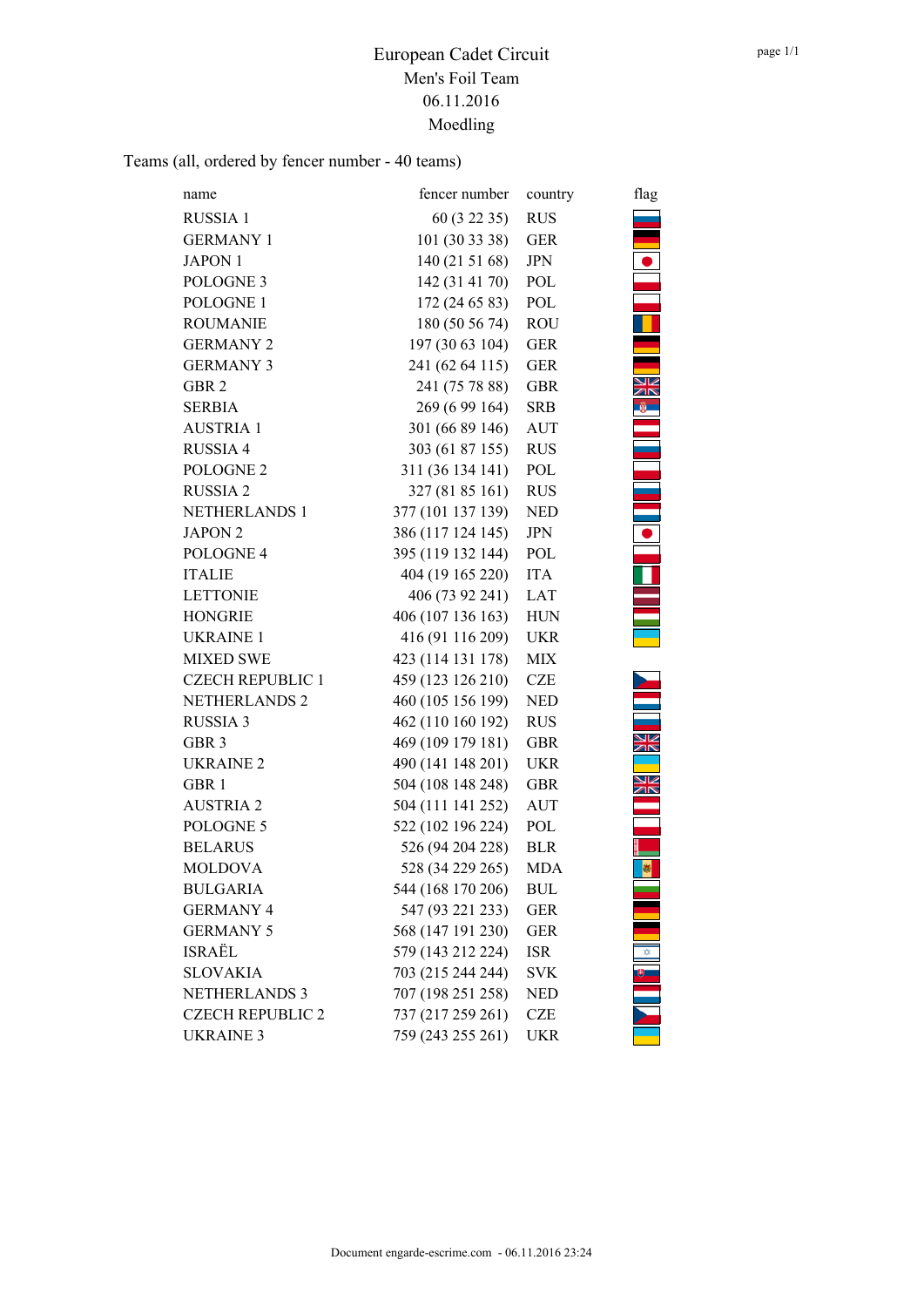<u> NANANA MARAKA KATA MARAKA K</u>

<u>The model of</u>

## European Cadet Circuit Men's Foil Team 06.11.2016 Moedling

Fencers (all, structured order - 146 fencers)

| name and first name         | team                    | flag                                                                                                           |
|-----------------------------|-------------------------|----------------------------------------------------------------------------------------------------------------|
| <b>BURGSTALLER Johannes</b> | <b>AUSTRIA 1</b>        |                                                                                                                |
| <b>LECHNER Moritz</b>       | <b>AUSTRIA 1</b>        |                                                                                                                |
| LEHNER Kilian               | <b>AUSTRIA1</b>         | a kacamatan ing Kabupatèn Kabupatèn Kabupatèn Kabupatèn Kabupatèn Kabupatèn Kabupatèn Kabupatèn Kabupatèn Kabu |
| <b>SCHUBERT Max</b>         | <b>AUSTRIA1</b>         |                                                                                                                |
| <b>BRESSLAUER Tobias</b>    | <b>AUSTRIA 2</b>        |                                                                                                                |
| <b>HRUBESCH Simon</b>       | <b>AUSTRIA 2</b>        |                                                                                                                |
| <b>SCHAUER Moritz</b>       | <b>AUSTRIA 2</b>        |                                                                                                                |
| <b>WAGNER Phillip</b>       | <b>AUSTRIA 2</b>        |                                                                                                                |
| <b>BIALIAYEV</b> Raman      | <b>BELARUS</b>          |                                                                                                                |
| MAROZ Ivan                  | <b>BELARUS</b>          |                                                                                                                |
| RYBALKA Andrei              | <b>BELARUS</b>          |                                                                                                                |
| SABIRAU Uladzislau          | <b>BELARUS</b>          |                                                                                                                |
| NIKOLOV Kaloyan             | <b>BULGARIA</b>         |                                                                                                                |
| NIKOLOV Vichko              | <b>BULGARIA</b>         | i.                                                                                                             |
| <b>POPOV Emanuil</b>        | <b>BULGARIA</b>         |                                                                                                                |
| <b>CHREN Simon</b>          | <b>CZECH REPUBLIC 1</b> |                                                                                                                |
| <b>KONIG Robert</b>         | <b>CZECH REPUBLIC 1</b> |                                                                                                                |
| <b>TESARIK Daniel</b>       | <b>CZECH REPUBLIC 1</b> |                                                                                                                |
| <b>TOTUSEK Marek</b>        | <b>CZECH REPUBLIC 1</b> |                                                                                                                |
| <b>GERZICAK</b> Daniel      | <b>CZECH REPUBLIC 2</b> | <b>TARK AND</b>                                                                                                |
| <b>POLAK Marek</b>          | <b>CZECH REPUBLIC 2</b> |                                                                                                                |
| <b>SLEZAK Martin</b>        | <b>CZECH REPUBLIC 2</b> |                                                                                                                |
| <b>HOWLETT Edmund</b>       | GBR <sub>1</sub>        | V<br>ZN                                                                                                        |
| <b>JOLLEY</b> Isaac         | GBR 1                   |                                                                                                                |
| STEZAKER Benjamin           | GBR <sub>1</sub>        | ZK                                                                                                             |
| <b>ABRAHAMS Matthew</b>     | GBR <sub>2</sub>        |                                                                                                                |
| <b>DEERING Maximilian</b>   | GBR <sub>2</sub>        |                                                                                                                |
| <b>GAUTAM Brij</b>          | GBR <sub>2</sub>        |                                                                                                                |
| PLASTOW Luca                | GBR <sub>2</sub>        | ar                                                                                                             |
| <b>ATTIAS Ben</b>           | GBR <sub>3</sub>        |                                                                                                                |
| FOREY-MILLER Jacob          | GBR 3                   |                                                                                                                |
| <b>RUTHERFORD James</b>     | GBR <sub>3</sub>        | ∕الا<br>ZK                                                                                                     |
| <b>WILSON Samuel</b>        | GBR <sub>3</sub>        | ∕الا<br>ZN                                                                                                     |
| <b>ERCAN Kerem</b>          | <b>GERMANY 1</b>        |                                                                                                                |
| <b>RENNER Moritz</b>        | <b>GERMANY 1</b>        |                                                                                                                |
| <b>SCHRAMM Nils-Michael</b> | <b>GERMANY 1</b>        |                                                                                                                |
| <b>WIEMANN Martin</b>       | <b>GERMANY 1</b>        |                                                                                                                |
| <b>BOROWIAK Arwen</b>       | <b>GERMANY 2</b>        |                                                                                                                |
| <b>HODAK Philllip</b>       | <b>GERMANY 2</b>        |                                                                                                                |
| KOHLER Joey                 | <b>GERMANY 2</b>        |                                                                                                                |
| <b>PRAUS Markus</b>         | <b>GERMANY 2</b>        |                                                                                                                |
| <b>FABINGER Nils</b>        | <b>GERMANY 3</b>        |                                                                                                                |
| <b>FROHWEIN Moritz</b>      | <b>GERMANY 3</b>        |                                                                                                                |
| KOTHIERINGER Michael        | <b>GERMANY 3</b>        |                                                                                                                |
| <b>NEUDECK Julius</b>       | <b>GERMANY 3</b>        |                                                                                                                |
| <b>DEGLER Maurice</b>       | <b>GERMANY 4</b>        |                                                                                                                |
| <b>HAMANN</b> Gabriel       | <b>GERMANY 4</b>        |                                                                                                                |
| MEIER Richard               | <b>GERMANY 4</b>        |                                                                                                                |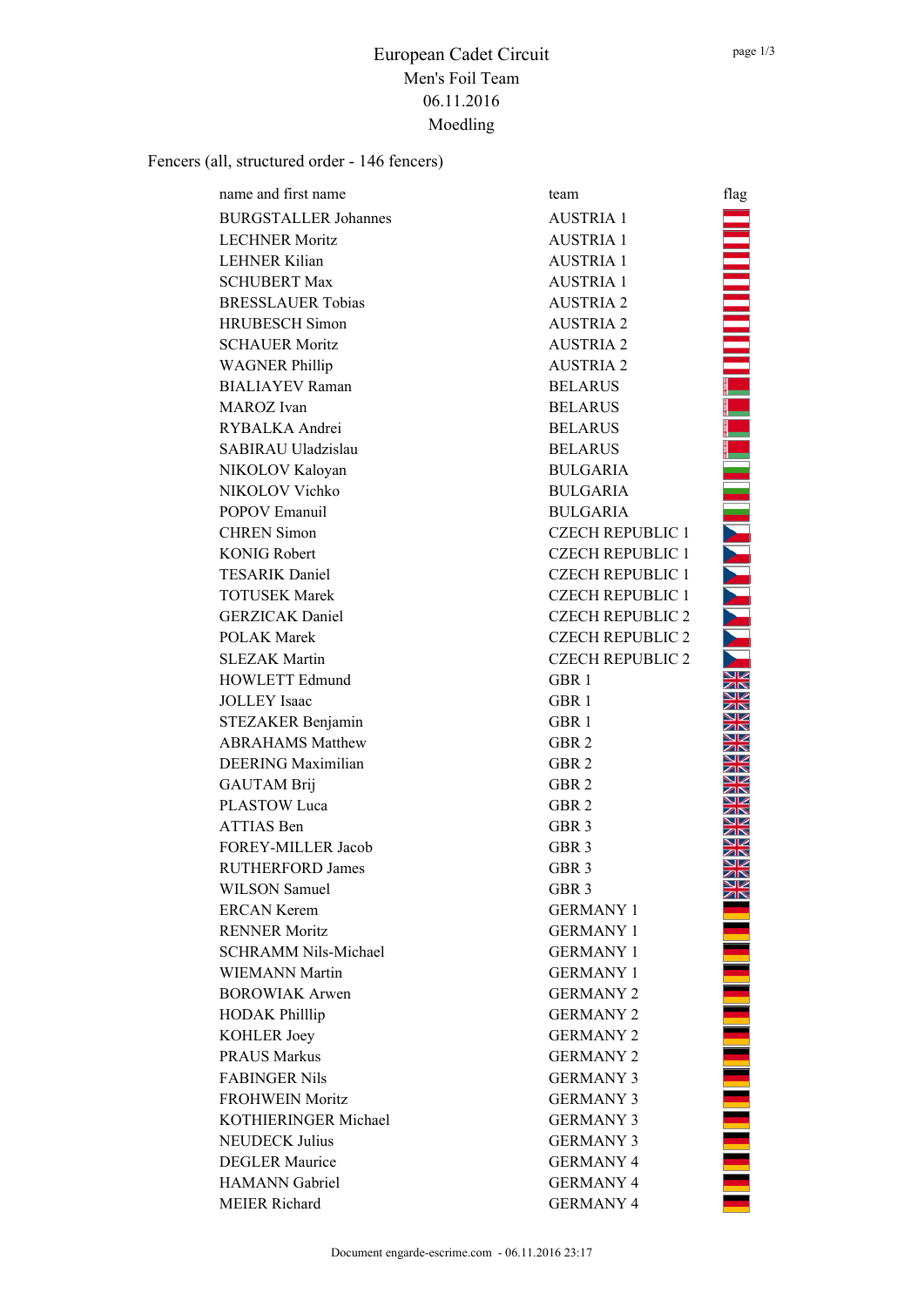### Fencers (all, structured order - 146 fencers)

| name and first name            | team                 | flag                       |
|--------------------------------|----------------------|----------------------------|
| <b>SEMPER Leonard</b>          | <b>GERMANY 4</b>     |                            |
| <b>KAPPES</b> Daniel           | <b>GERMANY 5</b>     |                            |
| <b>LIEBSCHER David</b>         | <b>GERMANY 5</b>     |                            |
| <b>SAUERMANN Tim</b>           | <b>GERMANY 5</b>     |                            |
| <b>SCHAETZKE Christoph</b>     | <b>GERMANY 5</b>     |                            |
| <b>BEKE Vince</b>              | <b>HONGRIE</b>       |                            |
| <b>KOROM Erik</b>              | <b>HONGRIE</b>       |                            |
| MIHALYI Andor                  | <b>HONGRIE</b>       | Ξ                          |
| NEDELJKOVIC Mateja             | <b>HONGRIE</b>       |                            |
| ELKAYAM Ohad                   | ISRAËL               | ¢                          |
| <b>GOREN Raz</b>               | ISRAËL               | ¢                          |
| MEDAN Jonathan                 | ISRAËL               | $\hat{\mathbf{v}}$         |
| <b>CECCATO Vittorio Alvise</b> | <b>ITALIE</b>        |                            |
| <b>LORENZON Tommaso</b>        | <b>ITALIE</b>        |                            |
| QUAGLIOTTO Filippo             | <b>ITALIE</b>        | Ш                          |
| KAWAMURA Kyota                 | <b>JAPON 1</b>       |                            |
| MATSUBUCHI Shimpei             | <b>JAPON 1</b>       |                            |
| NAKAMURA Taro                  | <b>JAPON 1</b>       |                            |
| YAMASHITA Hikaru               | <b>JAPON 1</b>       |                            |
| <b>BABA</b> Shunsuke           | JAPON <sub>2</sub>   |                            |
| HASEYAMA Taiki                 | <b>JAPON 2</b>       |                            |
| <b>IKAMI</b> Shumpei           | JAPON <sub>2</sub>   |                            |
| NARITA Koya                    | JAPON <sub>2</sub>   |                            |
| ALEKSEJENKO Jegors             | <b>LETTONIE</b>      |                            |
| KAIGORODOVS Bogdans            | <b>LETTONIE</b>      |                            |
| PETUHOVS Vladislavs            | <b>LETTONIE</b>      |                            |
| <b>GAVRELIUC Pavel</b>         | <b>MOLDOVA</b>       |                            |
| KESSERWANI Jean Dimitri        | <b>MOLDOVA</b>       | $\vert \pmb{\theta} \vert$ |
| ROTARU Nicolae                 | <b>MOLDOVA</b>       |                            |
| <b>TANASE</b> Mihai            | <b>MOLDOVA</b>       | B.                         |
| <b>AHLSTEDT</b> Eimer          | <b>MIXED SWE</b>     |                            |
| <b>ARCHILEI Tommaso</b>        | <b>MIXED SWE</b>     |                            |
| <b>WESTESSON Malte</b>         | <b>MIXED SWE</b>     |                            |
| <b>DUALEH Quincy</b>           | <b>NETHERLANDS 1</b> |                            |
| <b>STOCKMANN Paul</b>          | <b>NETHERLANDS 1</b> |                            |
| <b>WEBER Daan</b>              | <b>NETHERLANDS 1</b> |                            |
| <b>BOSMAN Niels</b>            | <b>NETHERLANDS 2</b> |                            |
| <b>JANS-KOHNEKE Teun</b>       | <b>NETHERLANDS 2</b> |                            |
| ZOONS Axel                     | <b>NETHERLANDS 2</b> |                            |
| <b>BENLI Baris</b>             | <b>NETHERLANDS 3</b> |                            |
| <b>JOEMRATI Ashwan</b>         | <b>NETHERLANDS 3</b> |                            |
| PROMMEL Wouter                 | <b>NETHERLANDS 3</b> |                            |
| <b>BEM</b> Maciej              | POLOGNE <sub>1</sub> |                            |
| <b>CIERLUK Jakub</b>           | POLOGNE <sub>1</sub> |                            |
| <b>JURKIEWICZ Jan</b>          | POLOGNE 1            |                            |
| ZAKRZEWSKI Jan                 | POLOGNE 1            |                            |
| BRZEZINSKI Jan                 | POLOGNE <sub>2</sub> |                            |
| DOLZYCKI Jakub                 | POLOGNE <sub>2</sub> |                            |
| <b>GOC Bartosz</b>             | POLOGNE <sub>2</sub> |                            |
| PODRALSKI Adam                 | POLOGNE <sub>2</sub> |                            |
| <b>IZYCKI</b> Filip            | POLOGNE <sub>3</sub> |                            |

▐▕▊▊▊▊▊▊▊▊▊▊▓▓▓▓▓▓▓▓▓▓▓▓▓

**TELEVISION CONSUMING**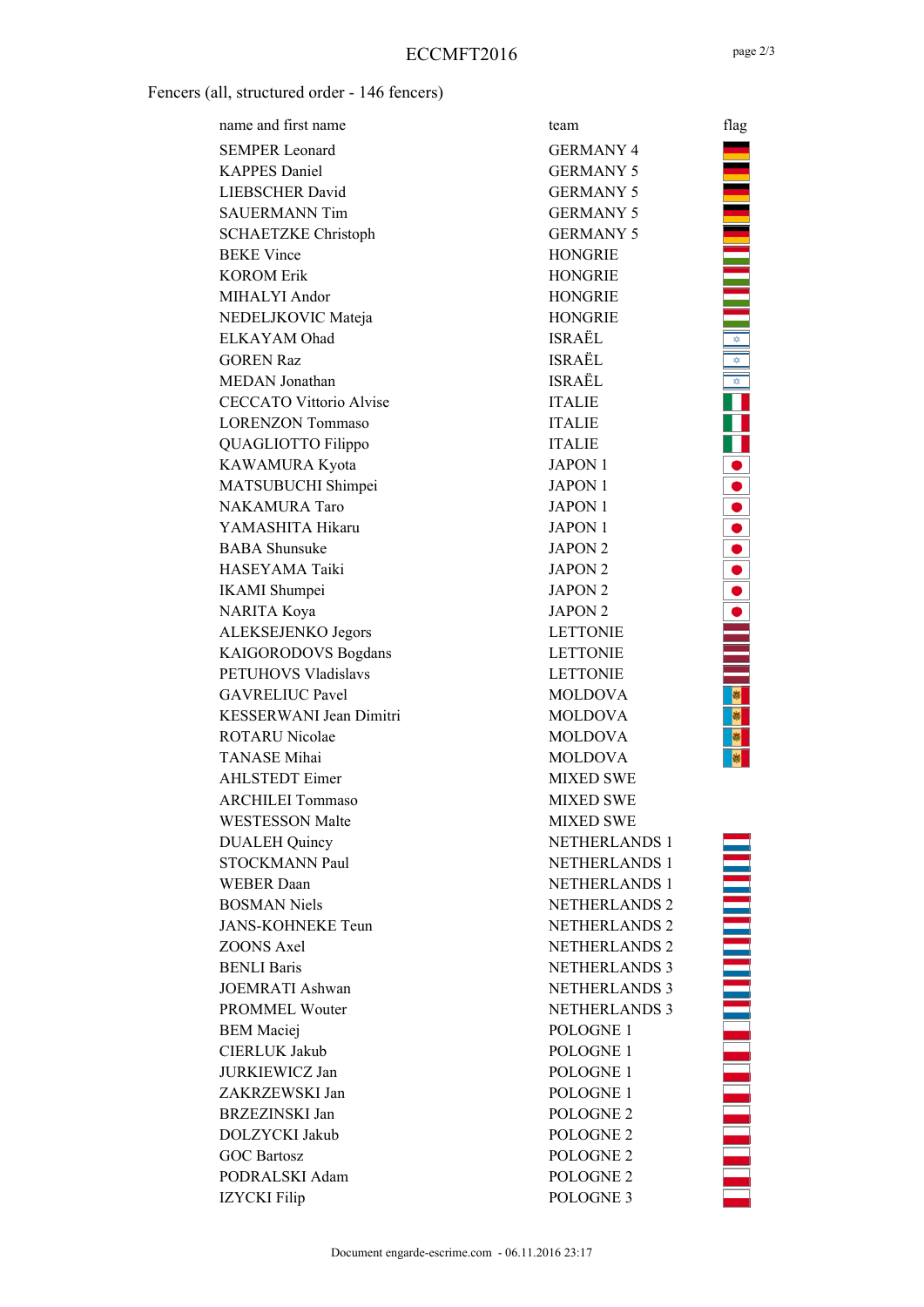Fencers (all, structured order - 146 fencers)

| name and first name        | team                 | flag           |
|----------------------------|----------------------|----------------|
| <b>MARTYNIAK Patryk</b>    | POLOGNE 3            |                |
| <b>STACHERA Wiktor</b>     | POLOGNE 3            |                |
| SZCZYPINSKI Kacper         | POLOGNE 3            |                |
| <b>CHTIOUI</b> Michal      | POLOGNE <sub>4</sub> |                |
| HALADUDA Kacper            | POLOGNE <sub>4</sub> |                |
| MLICKI Szymon              | POLOGNE <sub>4</sub> |                |
| <b>SZCZUROWSKI Jakub</b>   | POLOGNE <sub>4</sub> |                |
| <b>BOLAKOWSKI Mateusz</b>  | POLOGNE 5            |                |
| <b>CZAJA Franciszek</b>    | POLOGNE 5            |                |
| <b>SEYFRIED Kacper</b>     | POLOGNE 5            |                |
| <b>IONICA Andrei</b>       | <b>ROUMANIE</b>      | ī              |
| PIRVA Alexandru            | <b>ROUMANIE</b>      |                |
| <b>ROSU Silviu</b>         | <b>ROUMANIE</b>      | ł              |
| SIRB Alexandru             | <b>ROUMANIE</b>      |                |
| <b>BORODACHEV Anton</b>    | RUSSIA 1             |                |
| <b>KRAVTSOV Danila</b>     | <b>RUSSIA1</b>       |                |
| MYLNIKOV Vladislav         | <b>RUSSIA1</b>       |                |
| <b>TROSHIN</b> Ivan        | <b>RUSSIA1</b>       | $\overline{1}$ |
| FEDOROV Daniil             | <b>RUSSIA 2</b>      |                |
| <b>KATKOV</b> Artem        | <b>RUSSIA2</b>       |                |
| <b>KOVAL Anton</b>         | <b>RUSSIA2</b>       |                |
| NOSKOV Ivan                | <b>RUSSIA2</b>       | İ              |
| <b>BAZULEV Vadim</b>       | <b>RUSSIA 3</b>      |                |
| <b>SAFONOV Platon</b>      | <b>RUSSIA 3</b>      | ÷,             |
| <b>TUKTAROV Daniil</b>     | <b>RUSSIA 3</b>      |                |
| <b>VERIGIN Vladimir</b>    | <b>RUSSIA 3</b>      | $\overline{a}$ |
| DANILICHEV Ignat           | <b>RUSSIA 4</b>      |                |
| FAKHRETDINOV Damir         | <b>RUSSIA 4</b>      |                |
| <b>GRIGORYEV</b> Ivan      | <b>RUSSIA 4</b>      |                |
| <b>KORABLIN Anton</b>      | <b>RUSSIA 4</b>      |                |
| CUK Veljko                 | <b>SERBIA</b>        |                |
| <b>JANICIJEVIC Petar</b>   | <b>SERBIA</b>        |                |
| <b>KARAVIDIN Dina</b>      | <b>SERBIA</b>        |                |
| <b>DOBOS</b> David         | <b>SLOVAKIA</b>      |                |
| <b>KUCHTA Leopold Marc</b> | <b>SLOVAKIA</b>      |                |
| <b>SARMANY Zoltan</b>      | <b>SLOVAKIA</b>      |                |
| <b>HOYDA Danyyil</b>       | <b>UKRAINE 1</b>     |                |
| <b>IURIN</b> Igor          | <b>UKRAINE 1</b>     |                |
| <b>SKALII Vladyslav</b>    | <b>UKRAINE 1</b>     |                |
| <b>SKOPETS Maksym</b>      | <b>UKRAINE 1</b>     |                |
| <b>BOLDAREV</b> Bogdan     | <b>UKRAINE 2</b>     |                |
| <b>BULAVA</b> Semen        | <b>UKRAINE 2</b>     |                |
| LAZARENKO Ievgen           | UKRAINE <sub>2</sub> |                |
| ROMASHCHENKO Bohdan        | <b>UKRAINE 2</b>     |                |
| <b>MRUZ Marko</b>          | <b>UKRAINE 3</b>     |                |
| <b>MYKHAILOV Artur</b>     | <b>UKRAINE 3</b>     |                |
| <b>OLENYUK Maksym</b>      | <b>UKRAINE 3</b>     |                |

<u>TA CALIFAT DE LA CALIFAT DE LA CALIFAT DE LA CALIFAT DE LA CALIFAT DE LA CALIFAT DE LA CALIFAT DE LA CALIFAT D</u>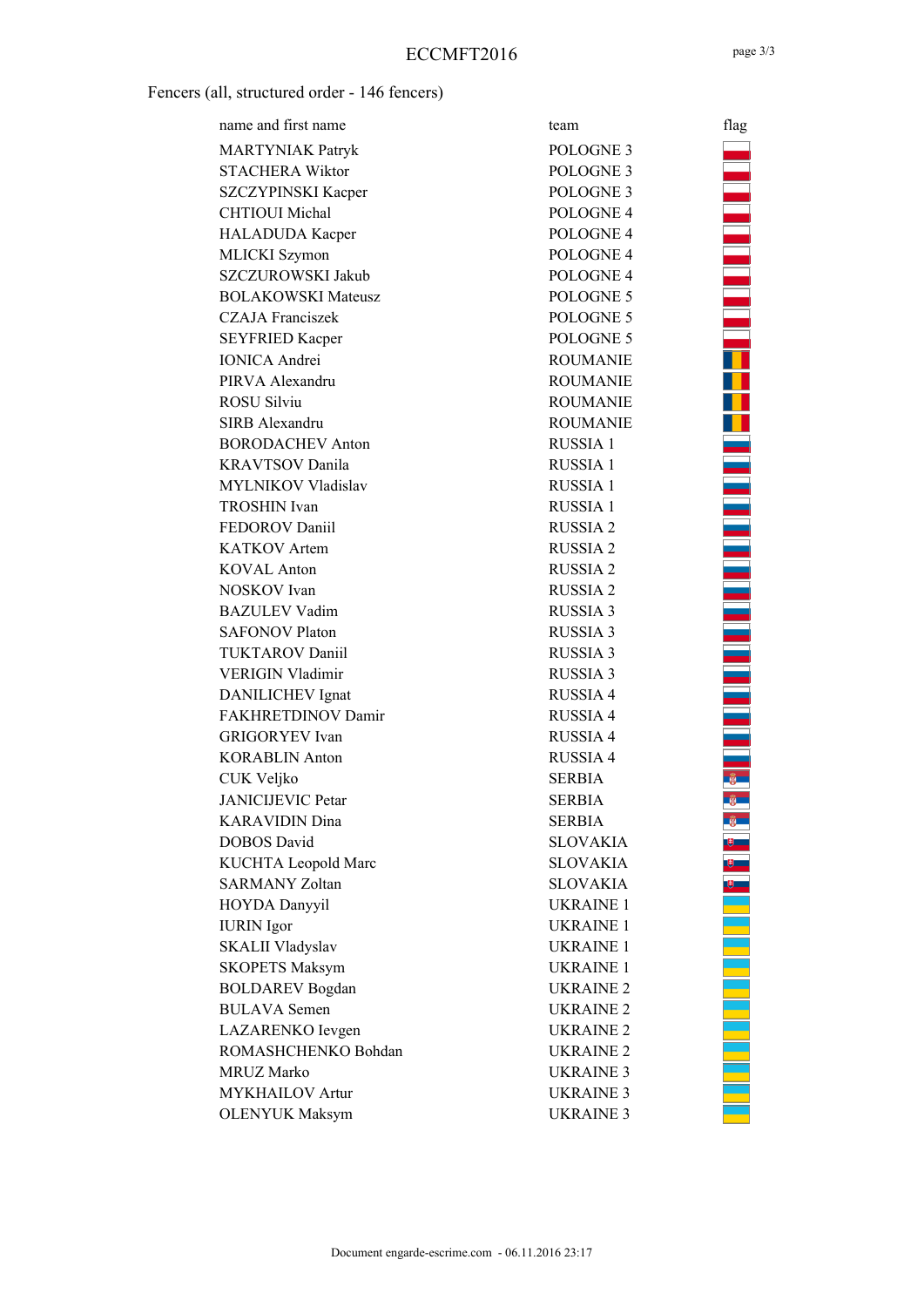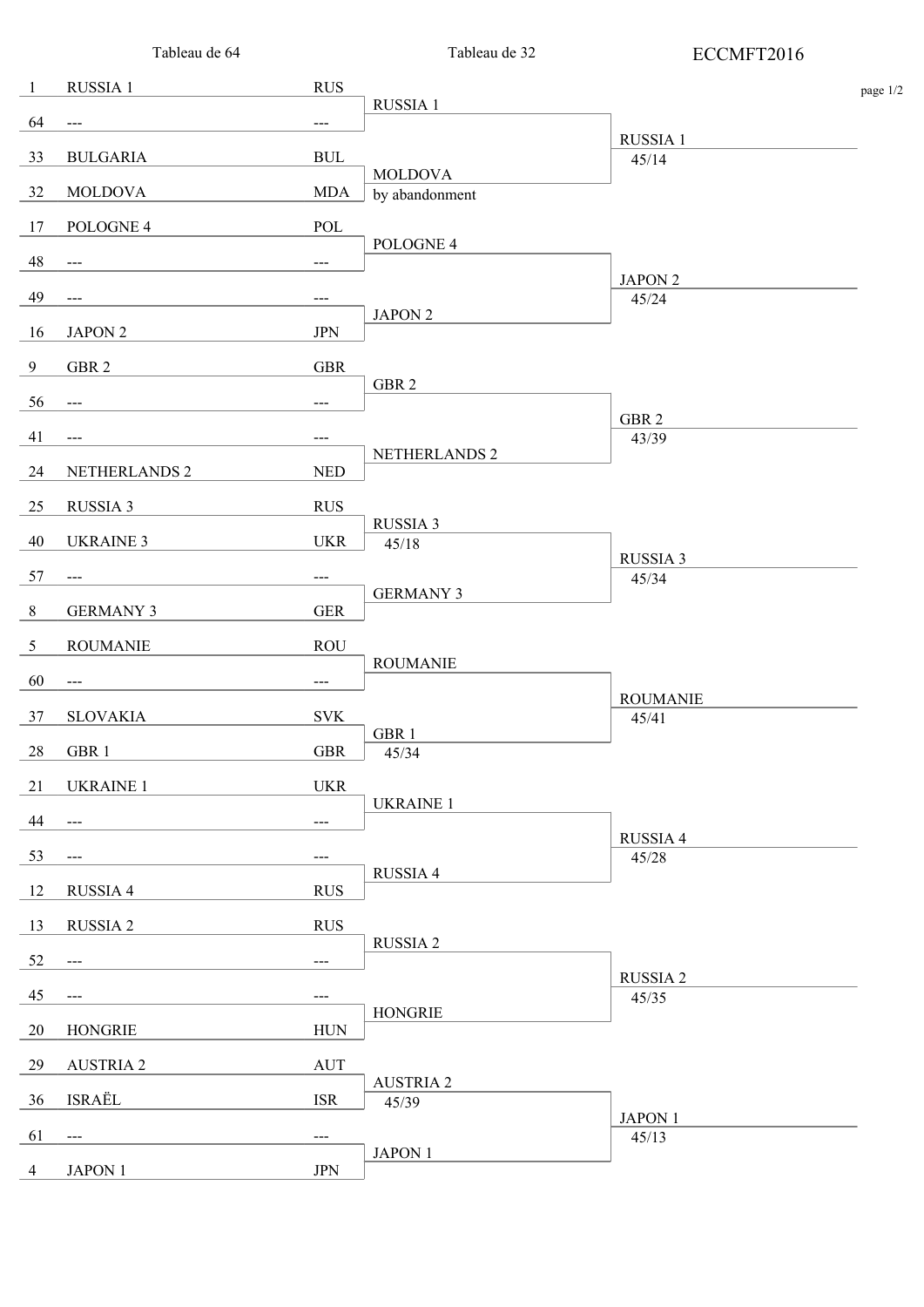

GERMANY 1 41/38

JAPON 1

#### page 1/1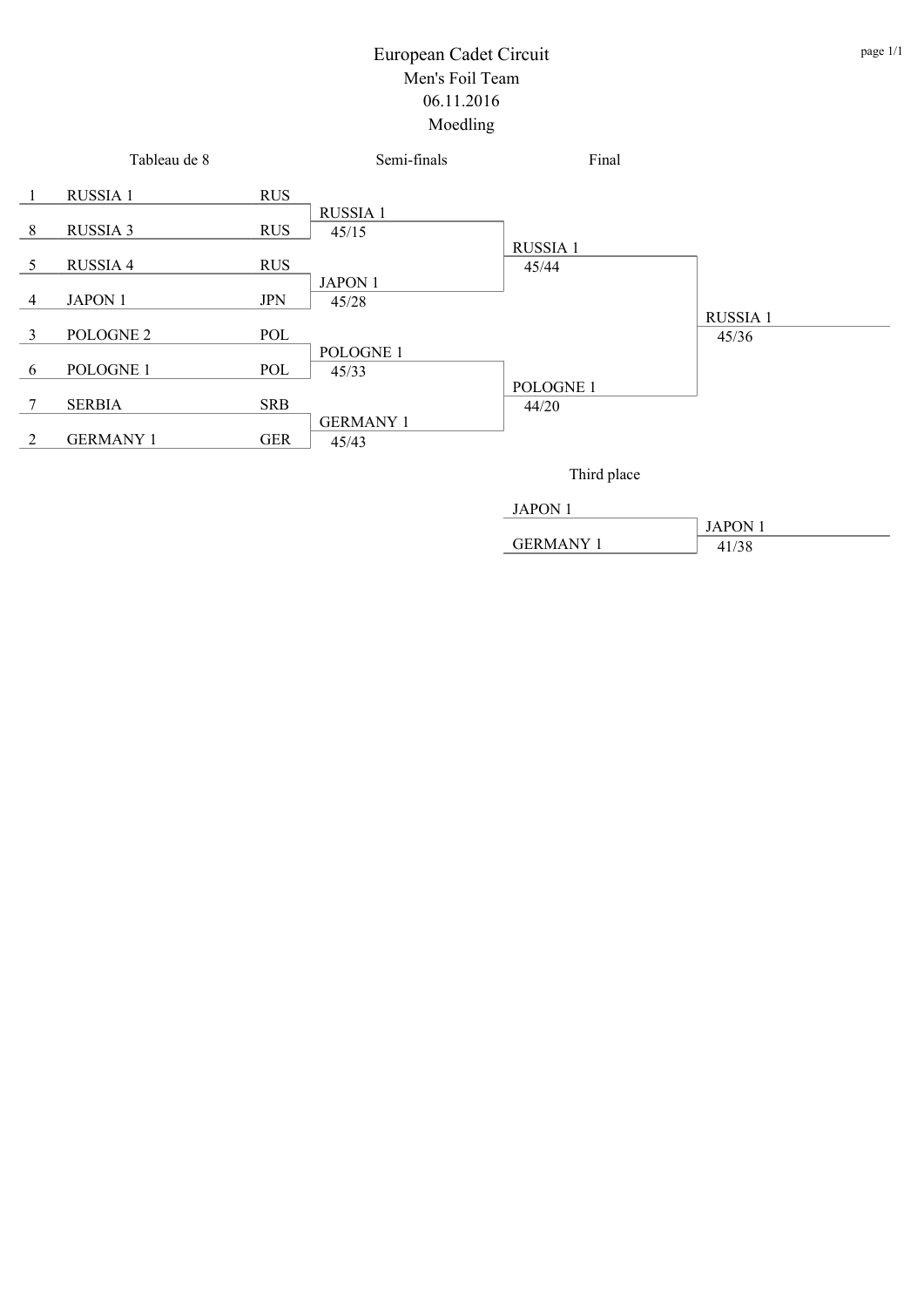#### Tableau de 32

## MOLDOVA - RUSSIA 1

| Name                  | <b>Hits</b>    | Score | Score | <b>Hits</b> | Name                      |
|-----------------------|----------------|-------|-------|-------------|---------------------------|
| ROTARU Nicolae        | 1              |       | 5     | 5           | <b>MYLNIKOV Vladislav</b> |
| <b>TANASE</b> Mihai   | 3              | 4     | 10    | 5           | <b>KRAVTSOV</b> Danila    |
| KESSERWANI Jean Dimit | -1             | 5     | 15    | 5           | BORODACHEV Anton          |
| ROTARU Nicolae        | $\overline{2}$ | 7     | 20    | 5           | <b>KRAVTSOV</b> Danila    |
| KESSERWANI Jean Dimit | -1             | 8     | 25    | 5           | <b>MYLNIKOV Vladislav</b> |
| <b>TANASE</b> Mihai   | 1              | 9     | 30    | 5           | BORODACHEV Anton          |
| KESSERWANI Jean Dimit | $\mathbf{1}$   | 10    | 35    | 5           | <b>KRAVTSOV Danila</b>    |
| ROTARU Nicolae        | $\Omega$       | 10    | 40    | 5           | <b>BORODACHEV Anton</b>   |
| TANASE Mihai          | 4              | 14    | 45    | 5           | <b>MYLNIKOV Vladislav</b> |

JAPON 2 - POLOGNE 4

| Name                 | <b>Hits</b>    | Score | Score          | <b>Hits</b>    | Name                  |
|----------------------|----------------|-------|----------------|----------------|-----------------------|
| <b>IKAMI</b> Shumpei | 5              | 5     | 1              | 1              | MLICKI Szymon         |
| NARITA Koya          | 5              | 10    | $\overline{4}$ | 3              | SZCZUROWSKI Jakub     |
| <b>BABA</b> Shunsuke | 5              | 15    | 7              | 3              | <b>CHTIOUI</b> Michal |
| <b>IKAMI</b> Shumpei | 5              | 20    | 9              | $\mathfrak{D}$ | SZCZUROWSKI Jakub     |
| <b>BABA</b> Shunsuke | 5              | 25    | 9              | $\Omega$       | MLICKI Szymon         |
| <b>NARITA Koya</b>   | $\overline{4}$ | 29    | 15             | 6              | <b>CHTIOUI</b> Michal |
| <b>BABA Shunsuke</b> | 6              | 35    | 16             | 1              | SZCZUROWSKI Jakub     |
| <b>IKAMI</b> Shumpei | 5              | 40    | 22             | 6              | <b>CHTIOUI</b> Michal |
| <b>NARITA Koya</b>   | 5              | 45    | 24             | $\overline{c}$ | <b>MLICKI</b> Szymon  |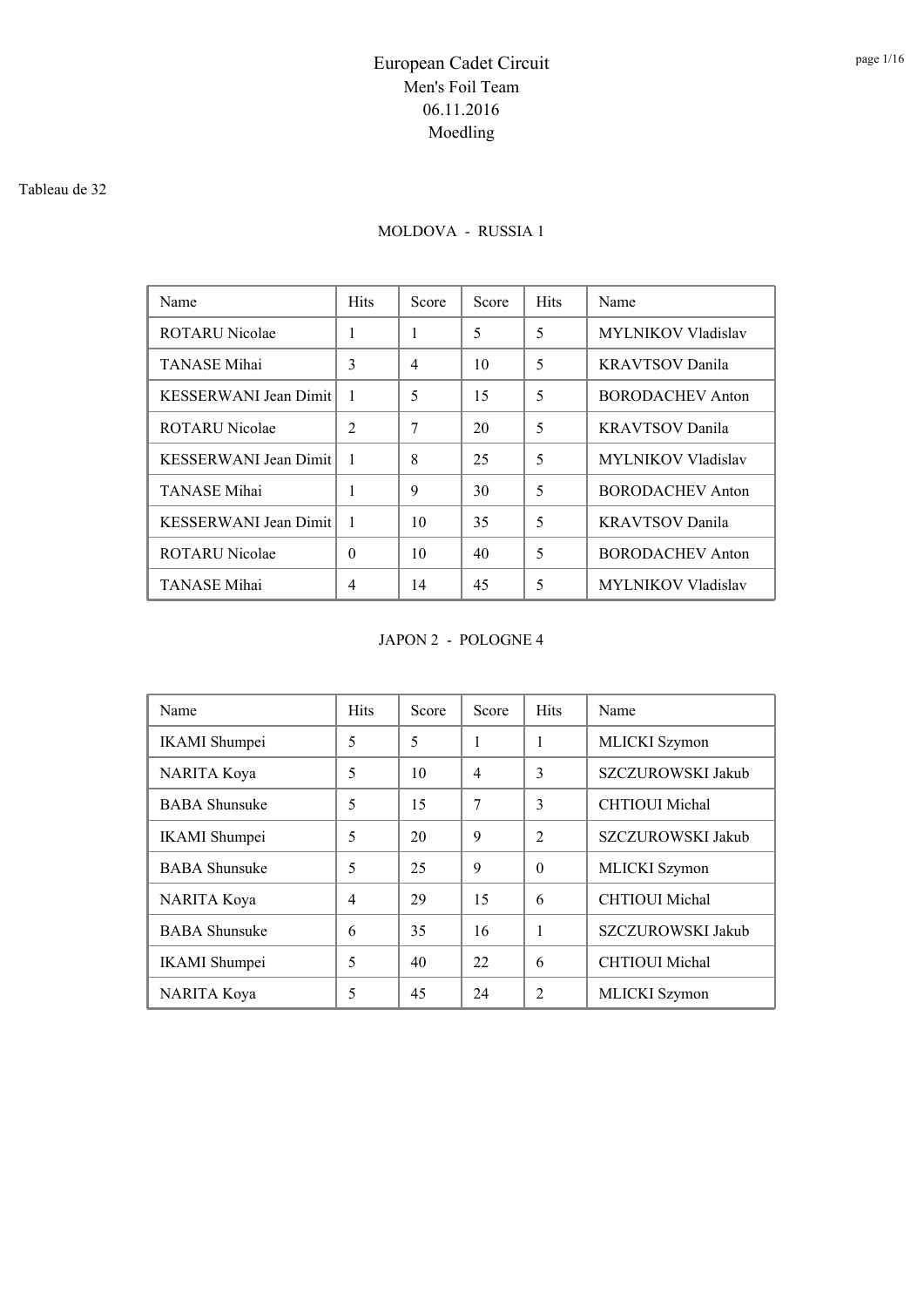#### Tableau de 32

## NETHERLANDS 2 - GBR 2

| Name                     | <b>Hits</b>    | Score | Score | <b>Hits</b>    | Name                      |
|--------------------------|----------------|-------|-------|----------------|---------------------------|
| <b>JANS-KOHNEKE Teun</b> | 3              | 3     | 5     | 5              | <b>ABRAHAMS Matthew</b>   |
| ZOONS Axel               | 3              | 6     | 10    | 5              | <b>PLASTOW Luca</b>       |
| <b>BOSMAN Niels</b>      | 2              | 8     | 15    | 5              | <b>DEERING</b> Maximilian |
| <b>JANS-KOHNEKE Teun</b> | 6              | 14    | 20    | 5              | PLASTOW Luca              |
| <b>BOSMAN Niels</b>      | 3              | 17    | 23    | 3              | <b>ABRAHAMS Matthew</b>   |
| <b>ZOONS</b> Axel        | 5              | 22    | 27    | $\overline{4}$ | DEERING Maximilian        |
| <b>BOSMAN Niels</b>      | 8              | 30    | 30    | 3              | <b>PLASTOW</b> Luca       |
| <b>JANS-KOHNEKE Teun</b> | 5              | 35    | 35    | 5              | <b>DEERING</b> Maximilian |
| ZOONS Axel               | $\overline{4}$ | 39    | 43    | 8              | <b>ABRAHAMS Matthew</b>   |

#### GERMANY 3 - RUSSIA 3

| Name                   | <b>Hits</b>    | Score          | Score | <b>Hits</b>    | Name                    |
|------------------------|----------------|----------------|-------|----------------|-------------------------|
| <b>NEUDECK Julius</b>  | 2              | $\mathfrak{D}$ | 5     | 5              | VERIGIN Vladimir        |
| KOTHIERINGER Michael   | $\overline{4}$ | 6              | 10    | 5              | <b>SAFONOV Platon</b>   |
| <b>FROHWEIN Moritz</b> | 2              | 8              | 15    | 5              | <b>BAZULEV Vadim</b>    |
| <b>NEUDECK Julius</b>  | $\overline{4}$ | 12             | 19    | $\overline{4}$ | <b>SAFONOV Platon</b>   |
| <b>FROHWEIN Moritz</b> | 5              | 17             | 25    | 6              | <b>VERIGIN Vladimir</b> |
| KOTHIERINGER Michael   | 7              | 24             | 30    | 5              | <b>BAZULEV Vadim</b>    |
| <b>FROHWEIN Moritz</b> | 3              | 27             | 35    | 5              | <b>SAFONOV Platon</b>   |
| <b>NEUDECK Julius</b>  | 1              | 28             | 40    | 5              | <b>BAZULEV</b> Vadim    |
| KOTHIERINGER Michael   | 6              | 34             | 45    | 5              | VERIGIN Vladimir        |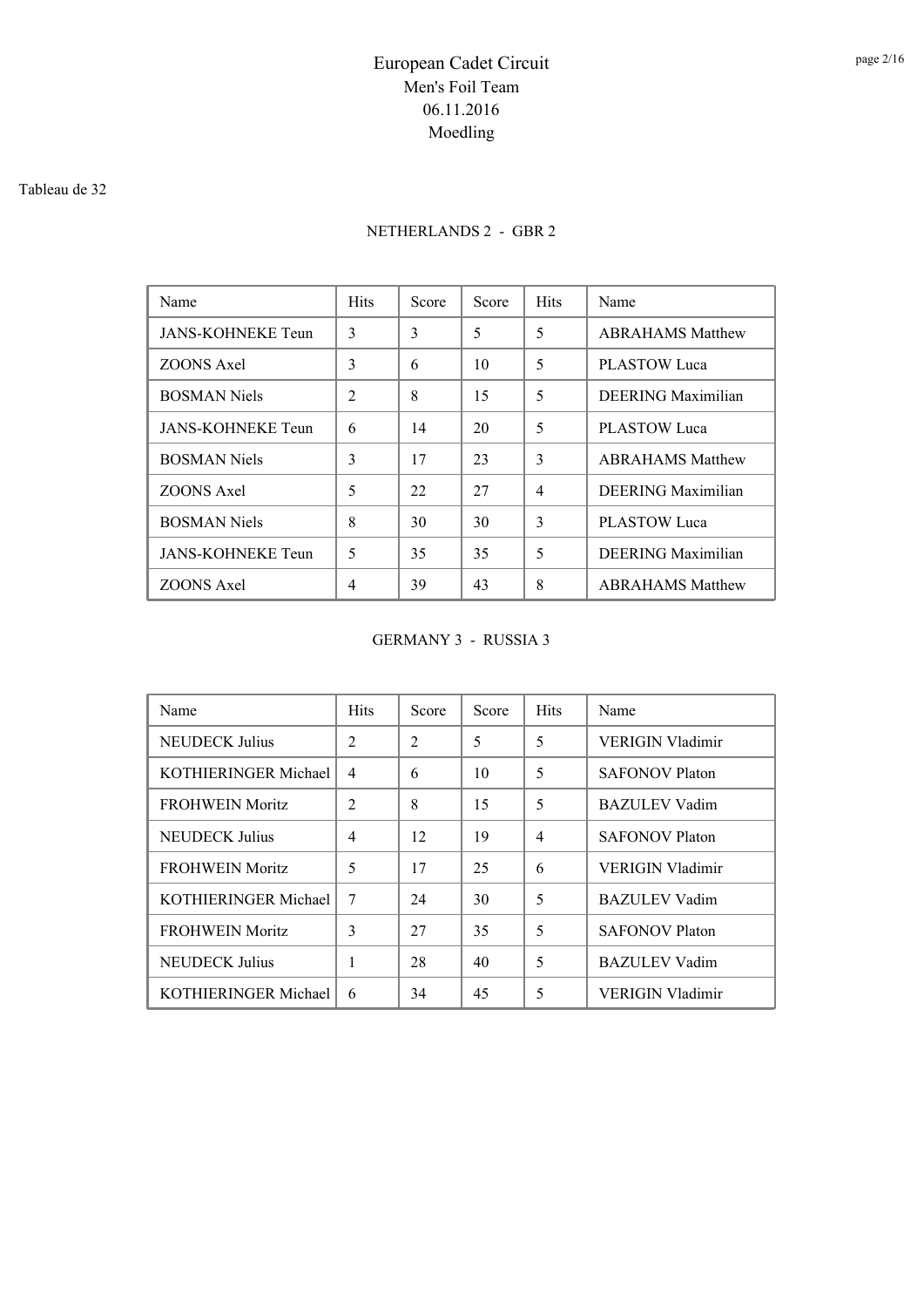#### Tableau de 32

### GBR 1 - ROUMANIE

| Name                  | <b>Hits</b>    | Score | Score | <b>Hits</b> | Name                 |
|-----------------------|----------------|-------|-------|-------------|----------------------|
| STEZAKER Benjamin     | 3              | 3     | 5     | 5           | ROSU Silviu          |
| <b>JOLLEY</b> Isaac   | 3              | 6     | 10    | 5           | <b>IONICA</b> Andrei |
| <b>HOWLETT Edmund</b> | 3              | 9     | 15    | 5           | PIRVA Alexandru      |
| STEZAKER Benjamin     | 3              | 12    | 20    | 5           | <b>IONICA</b> Andrei |
| <b>HOWLETT Edmund</b> | 7              | 19    | 25    | 5           | <b>ROSU Silviu</b>   |
| <b>JOLLEY</b> Isaac   | $\mathfrak{D}$ | 21    | 30    | 5           | PIRVA Alexandru      |
| <b>HOWLETT Edmund</b> | 11             | 32    | 35    | 5           | <b>IONICA</b> Andrei |
| STEZAKER Benjamin     | 6              | 38    | 40    | 5           | PIRVA Alexandru      |
| <b>JOLLEY</b> Isaac   | 3              | 41    | 45    | 5           | <b>ROSU Silviu</b>   |

RUSSIA 4 - UKRAINE 1

| Name                      | <b>Hits</b>              | Score | Score    | <b>Hits</b>    | Name                  |
|---------------------------|--------------------------|-------|----------|----------------|-----------------------|
| <b>KORABLIN Anton</b>     | 5                        | 5     | $\theta$ | $\Omega$       | <b>IURIN</b> Igor     |
| FAKHRETDINOV Damir        | 5                        | 10    | $\Omega$ | $\Omega$       | <b>SKOPETS Maksym</b> |
| DANILICHEV Ignat          | 5                        | 15    | 11       | 11             | HOYDA Danyyil         |
| <b>KORABLIN Anton</b>     | 5                        | 20    | 13       | $\mathfrak{D}$ | <b>SKOPETS Maksym</b> |
| DANILICHEV Ignat          | 5                        | 25    | 14       | 1              | <b>IURIN</b> Igor     |
| FAKHRETDINOV Damir        | $\overline{\mathcal{L}}$ | 30    | 15       | $\mathbf{1}$   | HOYDA Danyyil         |
| DANILICHEV Ignat          | 5                        | 35    | 22       | 7              | <b>SKOPETS Maksym</b> |
| <b>KORABLIN Anton</b>     | 5                        | 40    | 25       | 3              | HOYDA Danyyil         |
| <b>FAKHRETDINOV Damir</b> | 5                        | 45    | 28       | 3              | <b>IURIN</b> Igor     |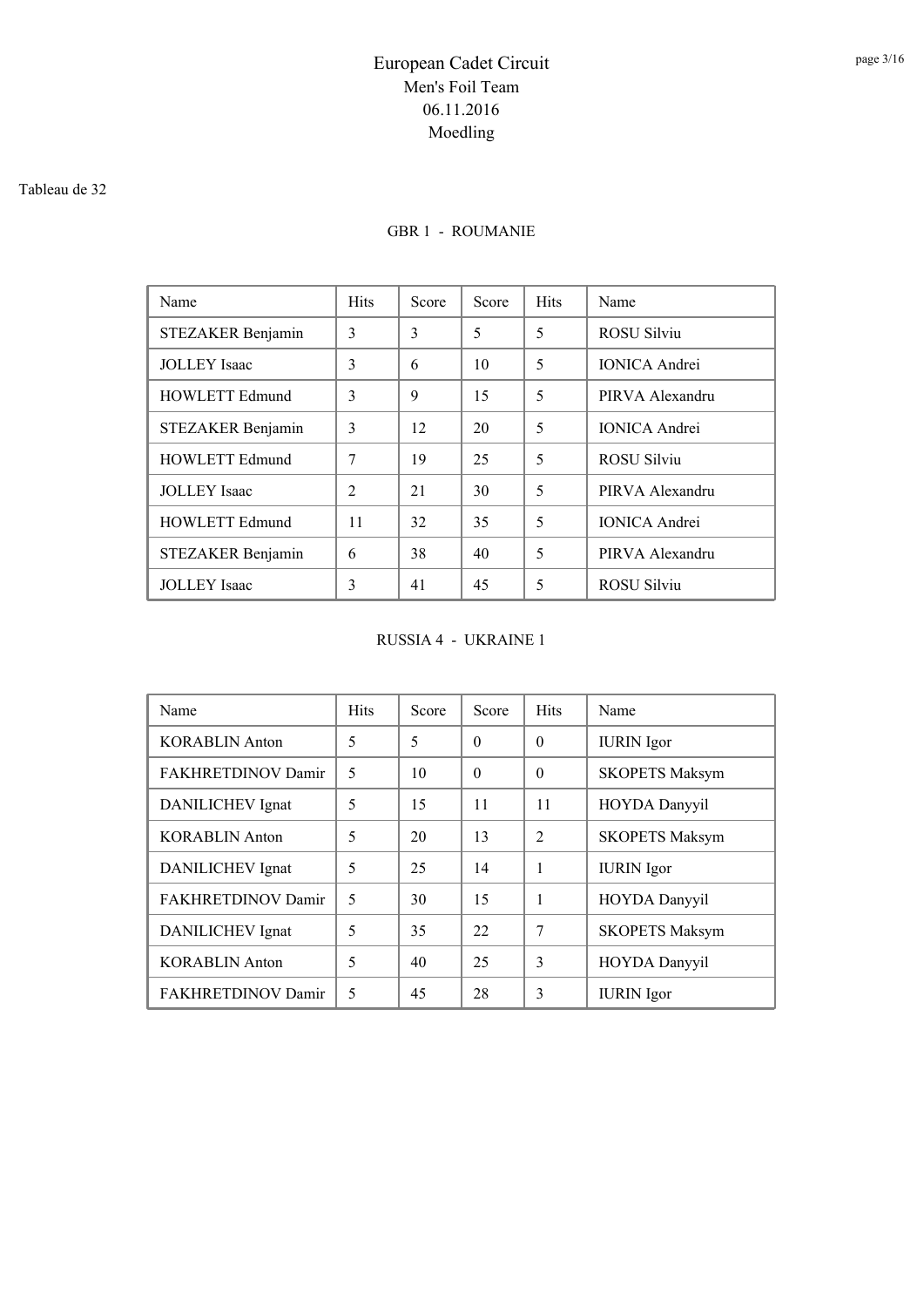#### Tableau de 32

### HONGRIE - RUSSIA 2

| Name               | <b>Hits</b>    | Score | Score | <b>Hits</b>    | Name                |
|--------------------|----------------|-------|-------|----------------|---------------------|
| <b>BEKE</b> Vince  | $\overline{4}$ | 4     | 5     | 5              | FEDOROV Daniil      |
| NEDELJKOVIC Mateja | $\mathfrak{D}$ | 6     | 10    | 5              | KATKOV Artem        |
| <b>KOROM Erik</b>  | 8              | 14    | 14    | $\overline{4}$ | KOVAL Anton         |
| <b>BEKE</b> Vince  | 3              | 17    | 20    | 6              | <b>KATKOV</b> Artem |
| <b>KOROM Erik</b>  | $\overline{2}$ | 19    | 25    | 5              | FEDOROV Daniil      |
| NEDELJKOVIC Mateja | 11             | 30    | 27    | $\mathfrak{D}$ | KOVAL Anton         |
| <b>KOROM Erik</b>  | $\theta$       | 30    | 35    | 8              | <b>KATKOV</b> Artem |
| <b>BEKE</b> Vince  | 1              | 31    | 40    | 5              | <b>KOVAL Anton</b>  |
| NEDELJKOVIC Mateja | $\overline{4}$ | 35    | 45    | 5              | FEDOROV Daniil      |

JAPON 1 - AUSTRIA 2

| Name                 | <b>Hits</b> | Score | Score          | <b>Hits</b>    | Name                  |
|----------------------|-------------|-------|----------------|----------------|-----------------------|
| <b>NAKAMURA</b> Taro | 5           | 5     | $\mathfrak{D}$ | $\mathfrak{D}$ | <b>HRUBESCH Simon</b> |
| KAWAMURA Kyota       | 5           | 10    | 3              | 1              | <b>WAGNER Phillip</b> |
| MATSUBUCHI Shimpei   | 5           | 15    | 5              | $\mathfrak{D}$ | <b>SCHAUER Moritz</b> |
| <b>NAKAMURA</b> Taro | 5           | 20    | 7              | $\mathfrak{D}$ | <b>WAGNER Phillip</b> |
| MATSUBUCHI Shimpei   | 5           | 25    | 9              | $\mathfrak{D}$ | <b>HRUBESCH Simon</b> |
| KAWAMURA Kyota       | 5           | 30    | 11             | $\mathcal{L}$  | <b>SCHAUER Moritz</b> |
| MATSUBUCHI Shimpei   | 5           | 35    | 12             | 1              | <b>WAGNER Phillip</b> |
| <b>NAKAMURA</b> Taro | 5           | 40    | 13             | 1              | <b>SCHAUER Moritz</b> |
| KAWAMURA Kyota       | 5           | 45    | 13             | $\Omega$       | <b>HRUBESCH Simon</b> |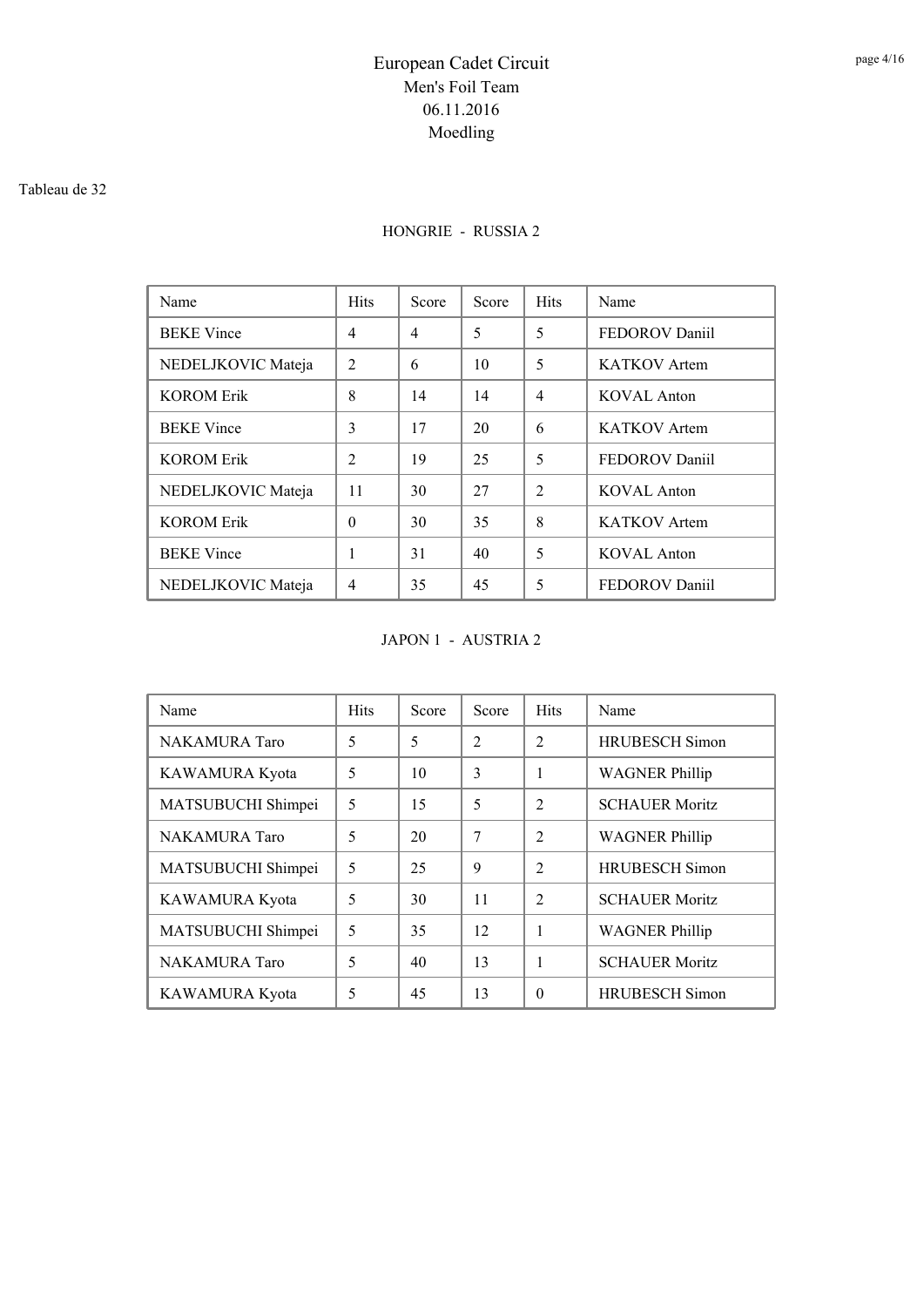#### Tableau de 32

### GERMANY 5 - POLOGNE 3

| Name                       | <b>Hits</b> | Score                    | Score | <b>Hits</b> | Name                    |
|----------------------------|-------------|--------------------------|-------|-------------|-------------------------|
| <b>SCHAETZKE Christoph</b> | 2           | $\mathfrak{D}$           | 5     | 5           | <b>MARTYNIAK Patryk</b> |
| <b>KAPPES</b> Daniel       | $\theta$    | $\mathfrak{D}$           | 10    | 5           | SZCZYPINSKI Kacper      |
| <b>SAUERMANN Tim</b>       | $\Omega$    | $\mathfrak{D}_{1}^{(1)}$ | 15    | 5           | <b>IZYCKI</b> Filip     |
| <b>SCHAETZKE Christoph</b> | 1           | 3                        | 20    | 5           | SZCZYPINSKI Kacper      |
| <b>SAUERMANN Tim</b>       | 6           | 9                        | 25    | 5           | <b>MARTYNIAK Patryk</b> |
| <b>KAPPES</b> Daniel       | 4           | 13                       | 30    | 5           | <b>IZYCKI</b> Filip     |
| <b>SAUERMANN Tim</b>       | 3           | 16                       | 35    | 5           | SZCZYPINSKI Kacper      |
| <b>SCHAETZKE</b> Christoph | 1           | 17                       | 40    | 5           | <b>IZYCKI</b> Filip     |
| <b>KAPPES</b> Daniel       | 6           | 23                       | 45    | 5           | <b>MARTYNIAK Patryk</b> |

POLOGNE 2 - LETTONIE

| Name                  | <b>Hits</b>    | Score | Score | <b>Hits</b>    | Name                       |
|-----------------------|----------------|-------|-------|----------------|----------------------------|
| DOLZYCKI Jakub        | 3              | 3     | 5     | 5              | PETUHOVS Vladislavs        |
| <b>GOC Bartosz</b>    | 7              | 10    | 8     | 3              | ALEKSEJENKO Jegors         |
| <b>BRZEZINSKI Jan</b> | $\overline{c}$ | 12    | 10    | $\mathfrak{D}$ | <b>KAIGORODOVS Bogdans</b> |
| DOLZYCKI Jakub        | 8              | 20    | 17    | 7              | ALEKSEJENKO Jegors         |
| <b>BRZEZINSKI Jan</b> | 5              | 25    | 18    | 1              | PETUHOVS Vladislavs        |
| <b>GOC Bartosz</b>    | 5              | 30    | 19    | 1              | <b>KAIGORODOVS Bogdans</b> |
| <b>BRZEZINSKI Jan</b> | 5              | 35    | 24    | 5              | ALEKSEJENKO Jegors         |
| DOLZYCKI Jakub        | 5              | 40    | 26    | $\mathfrak{D}$ | <b>KAIGORODOVS Bogdans</b> |
| <b>GOC Bartosz</b>    | 5              | 45    | 31    | 5              | <b>PETUHOVS Vladislavs</b> |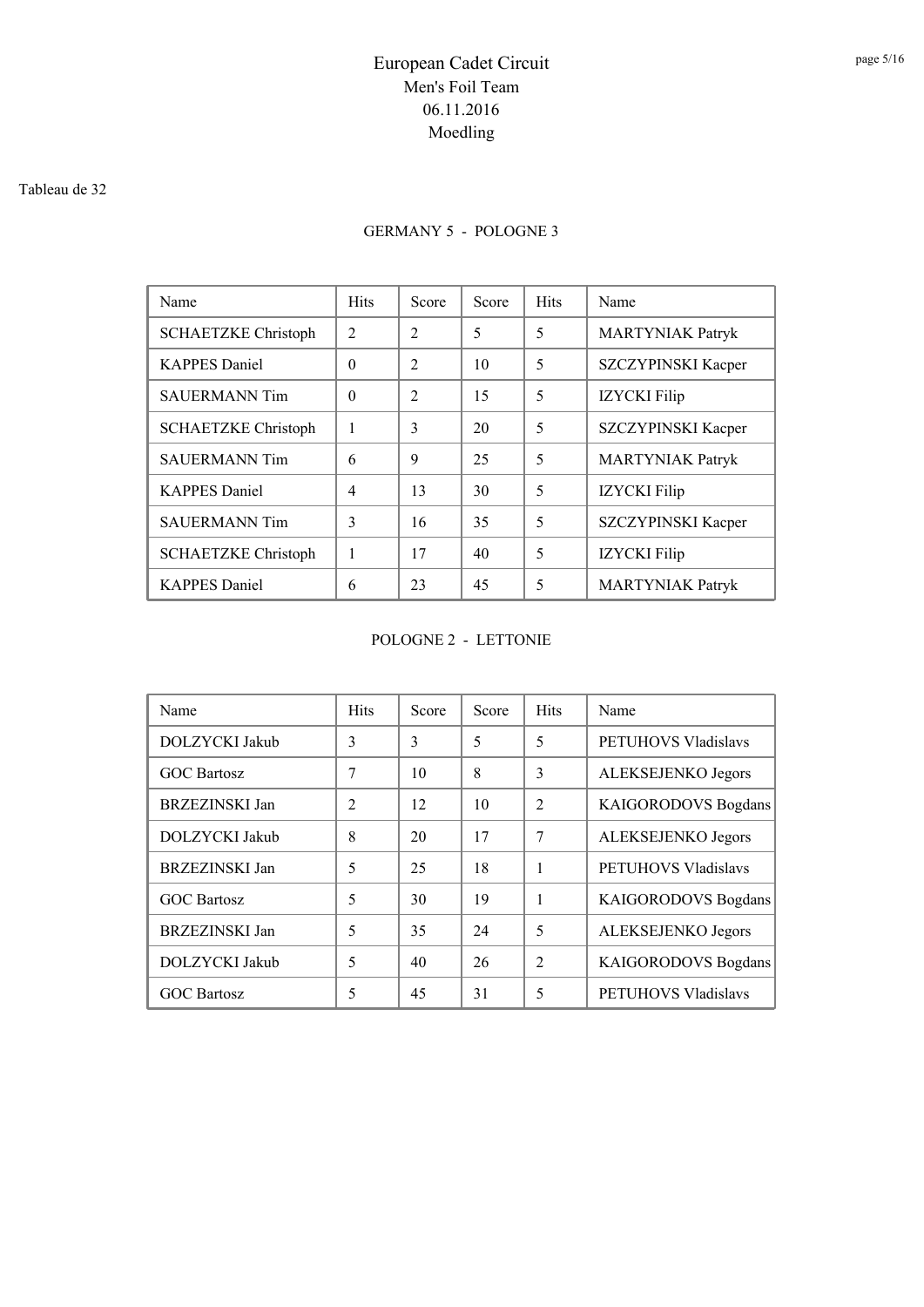#### Tableau de 32

## MIXED SWE - AUSTRIA 1

| Name                    | <b>Hits</b>    | Score    | Score | <b>Hits</b> | Name                        |  |
|-------------------------|----------------|----------|-------|-------------|-----------------------------|--|
| <b>ARCHILEI Tommaso</b> | $\theta$       | $\Omega$ | 5     | 5           | <b>LECHNER Moritz</b>       |  |
| <b>AHLSTEDT</b> Eimer   | $\overline{4}$ | 4        | 10    | 5           | <b>LEHNER Kilian</b>        |  |
| <b>WESTESSON Malte</b>  | 8              | 12       | 15    | 5           | <b>BURGSTALLER Johannes</b> |  |
| ARCHILEI Tommaso        | 5              | 17       | 20    | 5           | <b>LEHNER Kilian</b>        |  |
| <b>WESTESSON Malte</b>  | 2              | 19       | 25    | 5           | <b>LECHNER Moritz</b>       |  |
| <b>AHLSTEDT</b> Eimer   | 3              | 22       | 30    | 5           | <b>BURGSTALLER Johannes</b> |  |
| <b>WESTESSON Malte</b>  | 10             | 32       | 35    | 5           | <b>LEHNER Kilian</b>        |  |
| ARCHILEI Tommaso        | 6              | 38       | 38    | 3           | <b>BURGSTALLER Johannes</b> |  |
| AHLSTEDT Eimer          | 3              | 41       | 45    | 7           | <b>LECHNER Moritz</b>       |  |

POLOGNE 1 - UKRAINE 2

| Name                  | <b>Hits</b>    | Score | Score | <b>Hits</b>    | Name                   |  |
|-----------------------|----------------|-------|-------|----------------|------------------------|--|
| <b>JURKIEWICZ Jan</b> | 5              | 5     | 3     | 3              | <b>BULAVA</b> Semen    |  |
| <b>BEM</b> Maciej     | 5              | 10    | 3     | $\Omega$       | ROMASHCHENKO Bohda     |  |
| ZAKRZEWSKI Jan        | 5              | 15    | 5     | $\mathfrak{D}$ | <b>BOLDAREV</b> Bogdan |  |
| <b>JURKIEWICZ Jan</b> | 5              | 20    | 6     |                | ROMASHCHENKO Bohda     |  |
| ZAKRZEWSKI Jan        | 5              | 25    | 7     | 1              | <b>BULAVA</b> Semen    |  |
| <b>BEM</b> Maciej     | 5              | 30    | 12    | 5              | <b>BOLDAREV</b> Bogdan |  |
| ZAKRZEWSKI Jan        | $\overline{2}$ | 32    | 15    | $\mathbf{3}$   | ROMASHCHENKO Bohda     |  |
| JURKIEWICZ Jan        | 8              | 40    | 19    | $\overline{4}$ | <b>BOLDAREV</b> Bogdan |  |
| <b>BEM</b> Maciej     | 5              | 45    | 20    | 1              | <b>BULAVA</b> Semen    |  |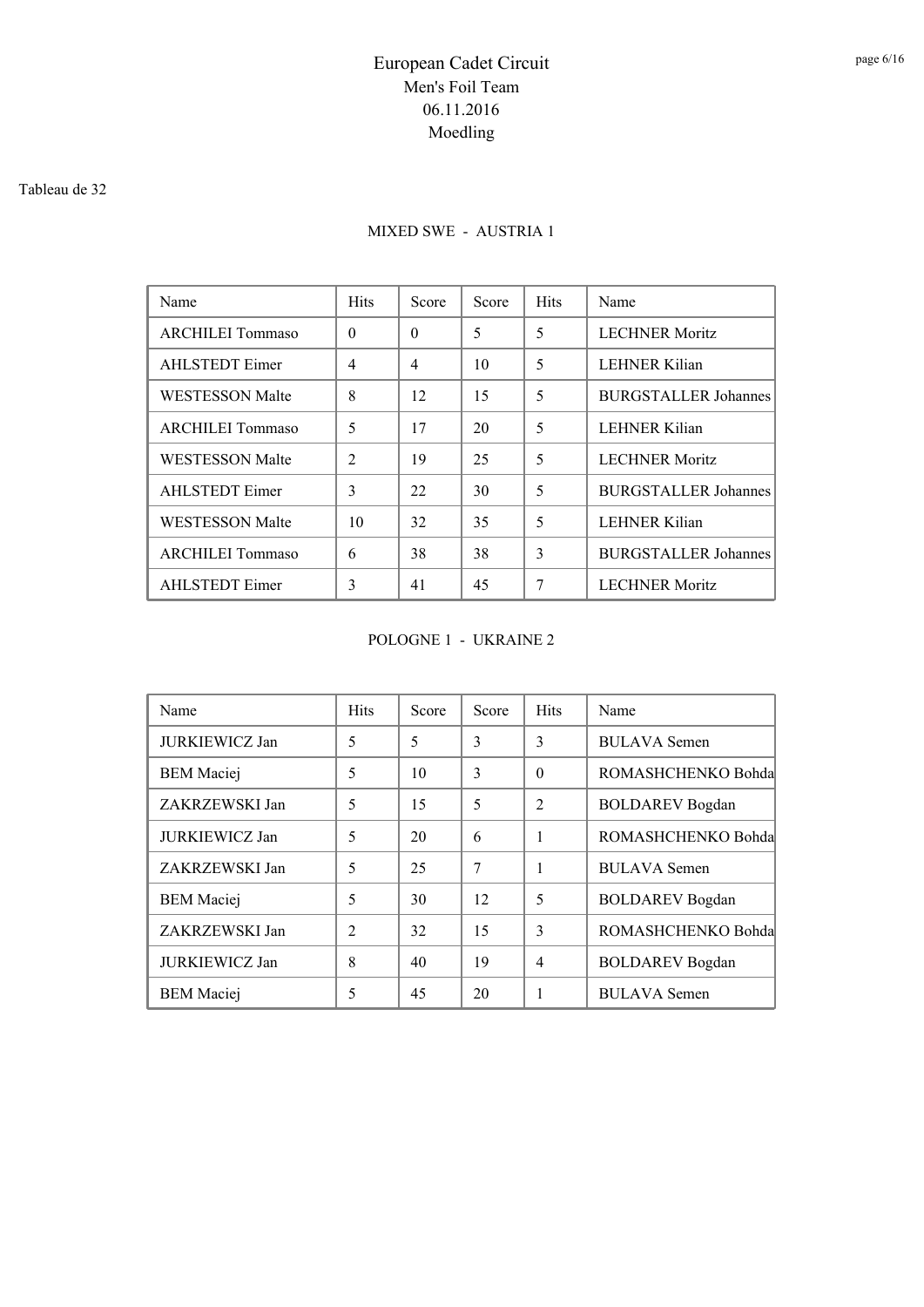#### Tableau de 32

### GBR 3 - GERMANY 2

| Name                    | <b>Hits</b>                 | Score    | Score | <b>Hits</b> | Name                  |
|-------------------------|-----------------------------|----------|-------|-------------|-----------------------|
| ATTIAS Ben              | $\Omega$                    | $\Omega$ | 5     | 5           | <b>PRAUS Markus</b>   |
| RUTHERFORD James        | 5                           | 5        | 10    | 5           | <b>HODAK</b> Phillip  |
| WILSON Samuel           | $\Omega$                    | 5        | 15    | 5           | <b>BOROWIAK Arwen</b> |
| ATTIAS Ben              | $\mathcal{D}_{\mathcal{L}}$ | 7        | 20    | 5           | <b>HODAK Phillip</b>  |
| WILSON Samuel           |                             | 8        | 25    | 5           | <b>PRAUS Markus</b>   |
| RUTHERFORD James        | $\mathbf{3}$                | 11       | 30    | 5           | <b>BOROWIAK Arwen</b> |
| WILSON Samuel           |                             | 12       | 35    | 5           | <b>HODAK Philllip</b> |
| ATTIAS Ben              | $\overline{2}$              | 14       | 40    | 5           | <b>BOROWIAK Arwen</b> |
| <b>RUTHERFORD James</b> | $\Omega$                    | 14       | 45    | 5           | <b>PRAUS Markus</b>   |

#### SERBIA - CZECH REPUBLIC 1

| Name                     | <b>Hits</b>    | Score | Score | <b>Hits</b>    | Name                  |
|--------------------------|----------------|-------|-------|----------------|-----------------------|
| <b>JANICIJEVIC Petar</b> | 1              | 1     | 5     | 5              | <b>TOTUSEK Marek</b>  |
| CUK Veljko               | 9              | 10    | 6     | 1              | <b>TESARIK Daniel</b> |
| <b>KARAVIDIN Dina</b>    | 5              | 15    | 11    | 5              | <b>KONIG Robert</b>   |
| <b>JANICIJEVIC Petar</b> | $\overline{4}$ | 19    | 15    | $\overline{4}$ | <b>TESARIK Daniel</b> |
| <b>KARAVIDIN</b> Dina    | 6              | 25    | 19    | $\overline{4}$ | <b>TOTUSEK Marek</b>  |
| CUK Veljko               | 5              | 30    | 22    | $\mathcal{E}$  | <b>KONIG Robert</b>   |
| <b>KARAVIDIN Dina</b>    | 5              | 35    | 22.   | $\Omega$       | <b>TESARIK Daniel</b> |
| <b>JANICIJEVIC Petar</b> | 5              | 40    | 26    | $\overline{4}$ | <b>KONIG Robert</b>   |
| CUK Veljko               | 5              | 45    | 28    | $\overline{c}$ | <b>TOTUSEK Marek</b>  |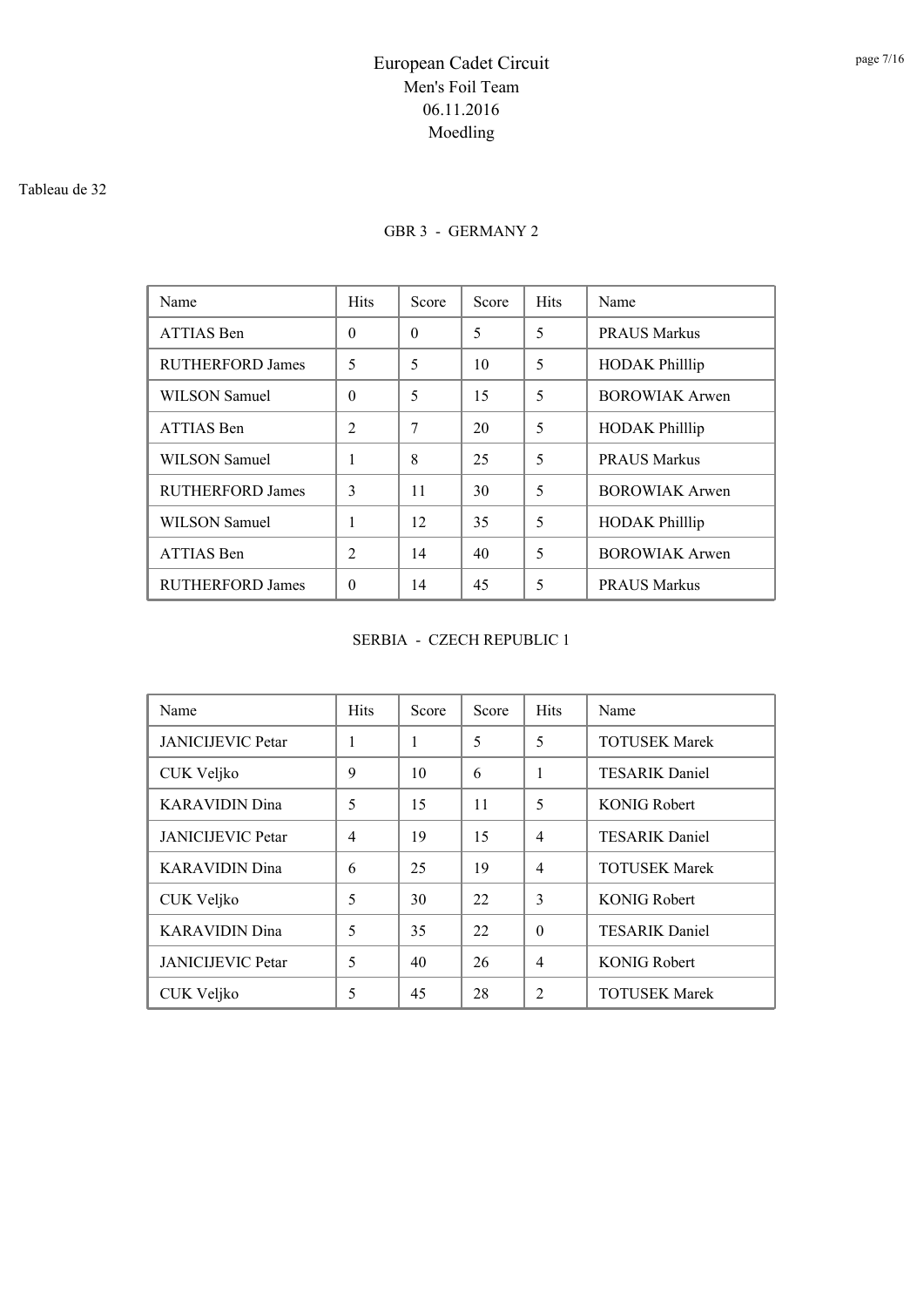#### Tableau de 32

### ITALIE - NETHERLANDS 1

| Name                           | <b>Hits</b>                 | Score          | Score | <b>Hits</b> | Name                  |
|--------------------------------|-----------------------------|----------------|-------|-------------|-----------------------|
| <b>LORENZON Tommaso</b>        | $\mathcal{D}_{\mathcal{L}}$ | $\overline{2}$ | 5     | 5           | <b>DUALEH Quincy</b>  |
| QUAGLIOTTO Filippo             | 6                           | 8              | 10    | 5           | WEBER Daan            |
| <b>CECCATO Vittorio Alvise</b> | $\mathfrak{D}$              | 10             | 15    | 5           | <b>STOCKMANN Paul</b> |
| <b>LORENZON Tommaso</b>        | 5                           | 15             | 20    | 5           | <b>WEBER Daan</b>     |
| CECCATO Vittorio Alvise        | 5                           | 20             | 25    | 5           | <b>DUALEH</b> Quincy  |
| QUAGLIOTTO Filippo             | 10                          | 30             | 29    | 4           | <b>STOCKMANN Paul</b> |
| CECCATO Vittorio Alvise        | $\mathfrak{D}$              | 32             | 35    | 6           | <b>WEBER Daan</b>     |
| <b>LORENZON Tommaso</b>        | $\Omega$                    | 32             | 40    | 5           | <b>STOCKMANN Paul</b> |
| QUAGLIOTTO Filippo             | 5                           | 37             | 45    | 5           | <b>DUALEH Quincy</b>  |

GERMANY 1 - GERMANY 4

| Name                  | <b>Hits</b> | Score | Score          | <b>Hits</b>    | Name                  |
|-----------------------|-------------|-------|----------------|----------------|-----------------------|
| WIEMANN Martin        | 5           | 5     | $\theta$       | $\Omega$       | <b>DEGLER Maurice</b> |
| <b>ERCAN Kerem</b>    | 5           | 10    | $\overline{2}$ | $\overline{2}$ | <b>MEIER Richard</b>  |
| <b>RENNER Moritz</b>  | 5           | 15    | $\overline{4}$ | 2              | <b>HAMANN</b> Gabriel |
| WIEMANN Martin        | 5           | 20    | 9              | 5              | <b>MEIER Richard</b>  |
| <b>RENNER Moritz</b>  | 5           | 25    | 14             | 5              | <b>DEGLER</b> Maurice |
| <b>ERCAN Kerem</b>    | 5           | 30    | 14             | $\Omega$       | <b>HAMANN</b> Gabriel |
| <b>RENNER Moritz</b>  | 5           | 35    | 17             | 3              | <b>MEIER Richard</b>  |
| <b>WIEMANN Martin</b> | 5           | 40    | 20             | 3              | <b>HAMANN</b> Gabriel |
| ERCAN Kerem           | 5           | 45    | 22             | $\overline{c}$ | <b>DEGLER Maurice</b> |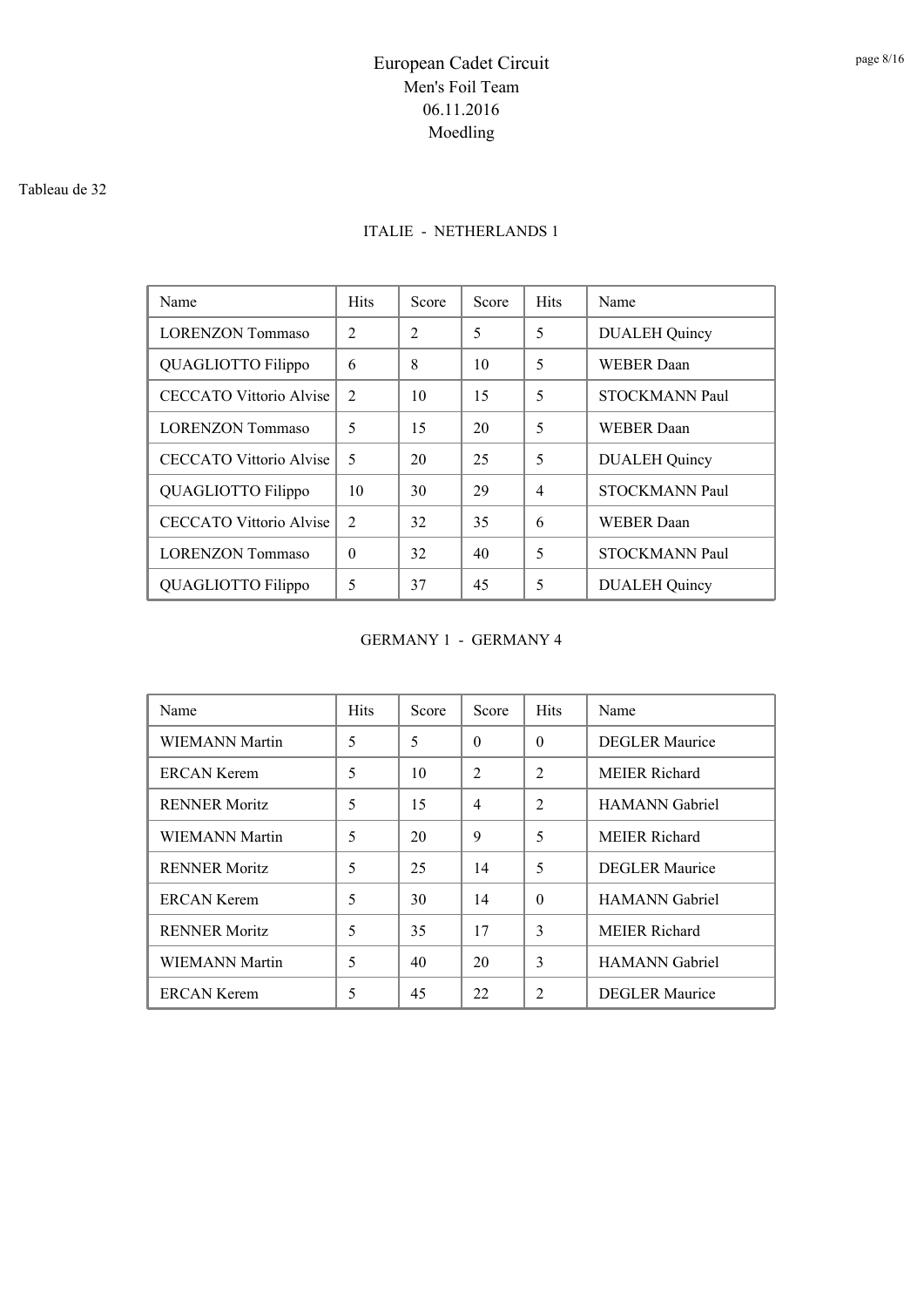#### Semi-finals

### JAPON 1 - RUSSIA 1

| Name                 | <b>Hits</b>                 | Score | Score | <b>Hits</b> | Name                      |
|----------------------|-----------------------------|-------|-------|-------------|---------------------------|
| <b>NAKAMURA</b> Taro | 1                           | 1     | 5     | 5           | <b>MYLNIKOV Vladislav</b> |
| KAWAMURA Kyota       | 6                           | 7     | 10    | 5           | <b>KRAVTSOV Danila</b>    |
| MATSUBUCHI Shimpei   | 3                           | 10    | 15    | 5           | <b>TROSHIN</b> Ivan       |
| <b>NAKAMURA</b> Taro | 9                           | 19    | 20    | 5           | <b>KRAVTSOV</b> Danila    |
| MATSUBUCHI Shimpei   | $\mathfrak{D}$              | 21    | 25    | 5           | <b>MYLNIKOV Vladislav</b> |
| KAWAMURA Kyota       | 6                           | 27    | 30    | 5           | <b>TROSHIN</b> Ivan       |
| MATSUBUCHI Shimpei   | $\mathcal{D}_{\mathcal{L}}$ | 29    | 35    | 5           | <b>KRAVTSOV</b> Danila    |
| <b>NAKAMURA</b> Taro | 3                           | 32    | 40    | 5           | TROSHIN Ivan              |
| KAWAMURA Kyota       | 12                          | 44    | 45    | 5           | <b>MYLNIKOV Vladislav</b> |

#### GERMANY 1 - POLOGNE 1

| Name                        | <b>Hits</b>    | Score | Score | <b>Hits</b> | Name                  |
|-----------------------------|----------------|-------|-------|-------------|-----------------------|
| <b>WIEMANN Martin</b>       | 1              | 1     | 5     | 5           | <b>BEM</b> Maciej     |
| <b>ERCAN Kerem</b>          | $\overline{4}$ | 5     | 10    | 5           | ZAKRZEWSKI Jan        |
| <b>SCHRAMM Nils-Michael</b> | $\Omega$       | 5     | 15    | 5           | <b>JURKIEWICZ Jan</b> |
| <b>WIEMANN Martin</b>       | $\mathfrak{D}$ | 7     | 20    | 5           | ZAKRZEWSKI Jan        |
| <b>SCHRAMM Nils-Michael</b> | 2              | 9     | 25    | 5           | <b>BEM</b> Maciej     |
| <b>ERCAN Kerem</b>          | 1              | 10    | 30    | 5           | <b>JURKIEWICZ Jan</b> |
| <b>SCHRAMM Nils-Michael</b> | $\overline{4}$ | 14    | 35    | 5           | ZAKRZEWSKI Jan        |
| <b>WIEMANN Martin</b>       | $\theta$       | 14    | 40    | 5           | <b>JURKIEWICZ Jan</b> |
| ERCAN Kerem                 | 6              | 20    | 44    | 4           | <b>BEM</b> Maciej     |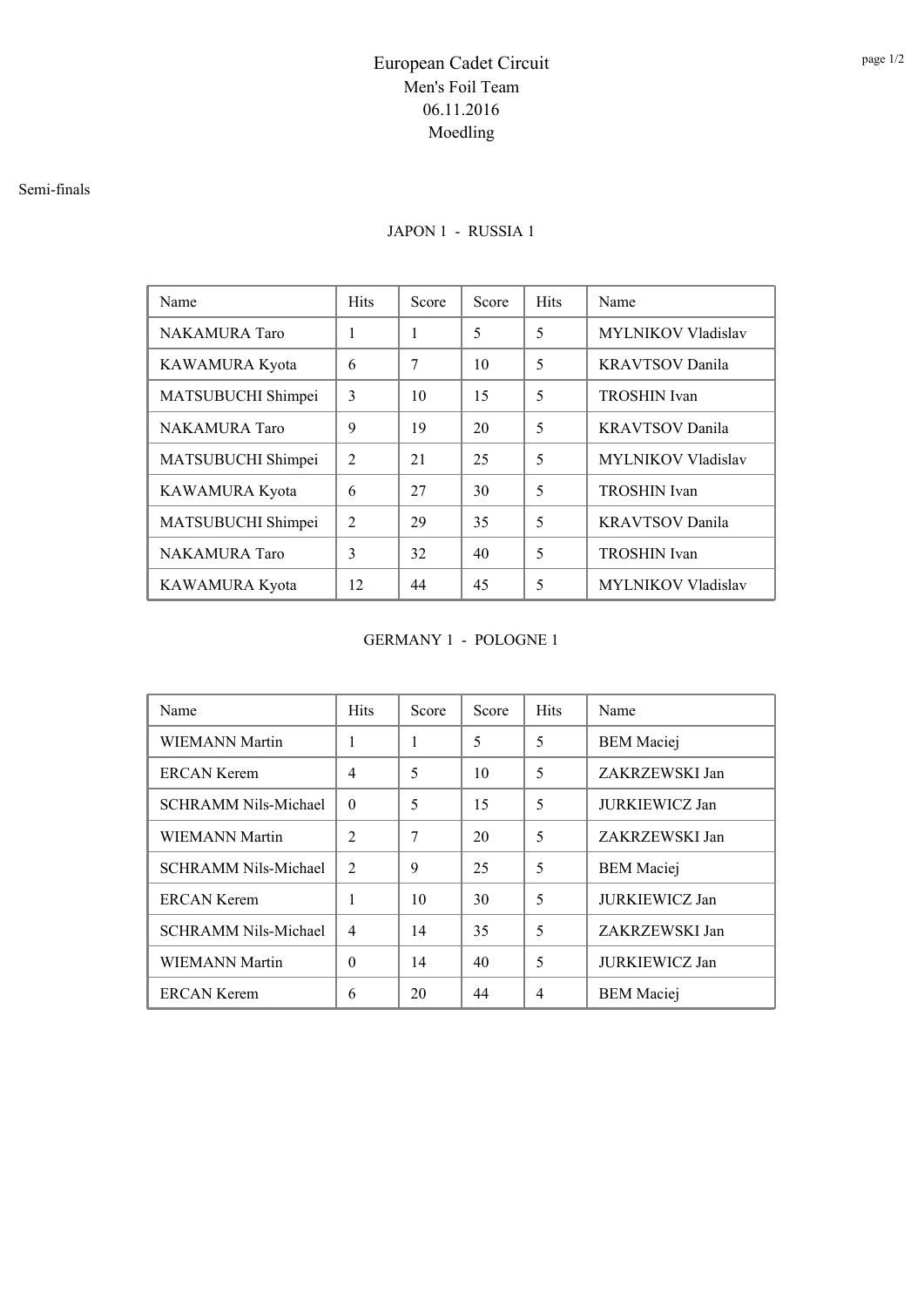### POLOGNE 1 - RUSSIA 1

| Name                  | <b>Hits</b>    | Score | Score | <b>Hits</b>    | Name                      |  |
|-----------------------|----------------|-------|-------|----------------|---------------------------|--|
| <b>JURKIEWICZ Jan</b> | 3              | 3     | 5     | 5              | <b>MYLNIKOV Vladislav</b> |  |
| <b>BEM</b> Maciej     | 7              | 10    | 7     | $\mathfrak{D}$ | <b>KRAVTSOV Danila</b>    |  |
| ZAKRZEWSKI Jan        | 5              | 15    | 11    | $\overline{4}$ | <b>TROSHIN</b> Ivan       |  |
| <b>JURKIEWICZ Jan</b> | 5              | 20    | 14    | 3              | <b>KRAVTSOV</b> Danila    |  |
| ZAKRZEWSKI Jan        | $\overline{4}$ | 24    | 23    | 9              | MYLNIKOV Vladislav        |  |
| <b>BEM</b> Maciej     | 6              | 30    | 29    | 6              | <b>TROSHIN</b> Ivan       |  |
| ZAKRZEWSKI Jan        | 3              | 33    | 35    | 6              | <b>KRAVTSOV</b> Danila    |  |
| <b>JURKIEWICZ Jan</b> | $\Omega$       | 33    | 40    | 5              | <b>TROSHIN</b> Ivan       |  |
| <b>BEM</b> Maciej     | 3              | 36    | 45    | 5              | <b>MYLNIKOV Vladislav</b> |  |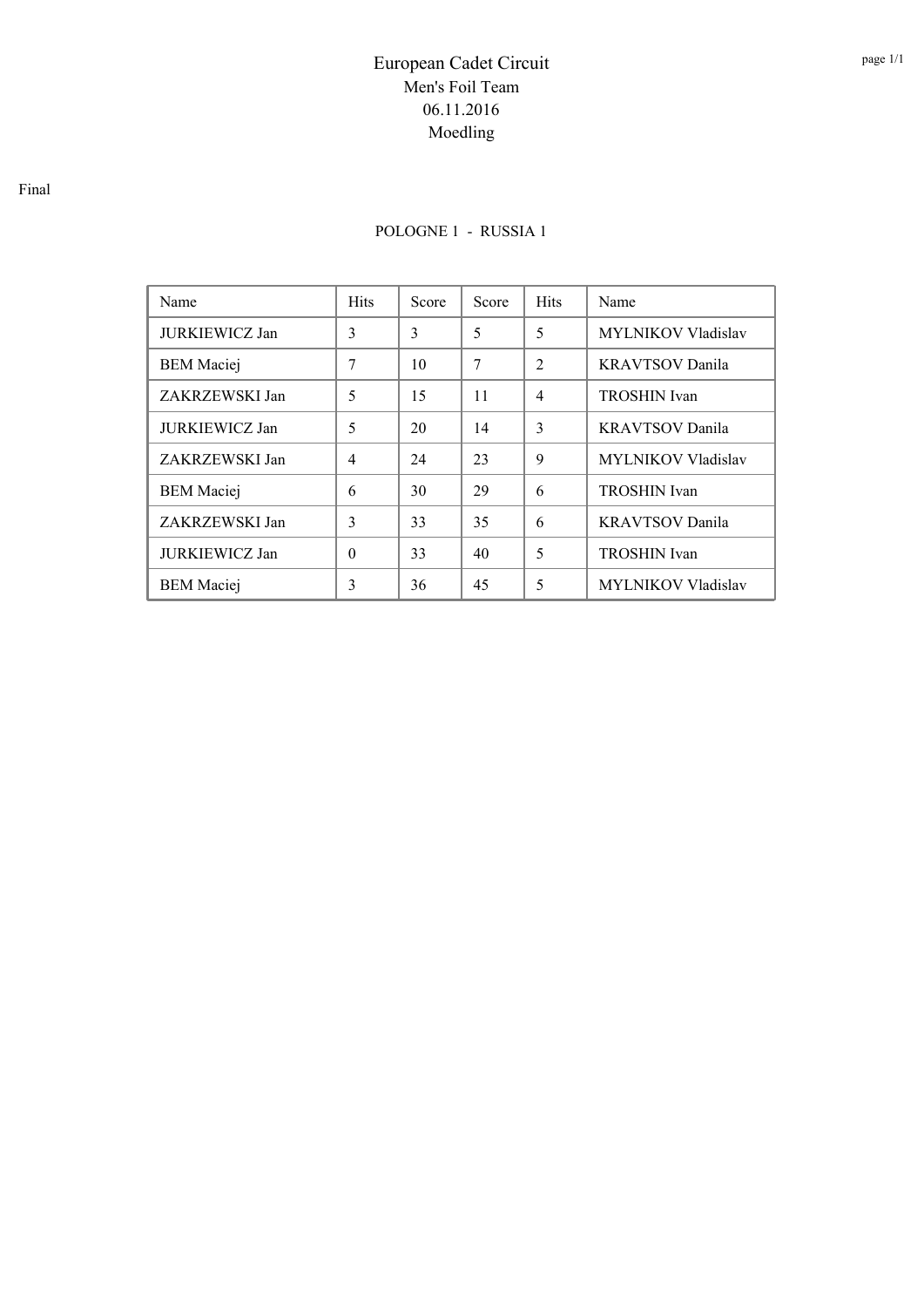| ranking        | name                                                                                                                                             | country    | flag |
|----------------|--------------------------------------------------------------------------------------------------------------------------------------------------|------------|------|
| 1              | <b>RUSSIA1</b><br><b>BORODACHEV Anton</b><br><b>KRAVTSOV Danila</b><br>MYLNIKOV Vladislav                                                        | <b>RUS</b> |      |
| $\mathfrak{D}$ | <b>TROSHIN</b> Ivan<br>POLOGNE 1<br><b>BEM</b> Maciej<br><b>CIERLUK Jakub</b><br><b>JURKIEWICZ Jan</b>                                           | POL        |      |
| 3              | ZAKRZEWSKI Jan<br><b>JAPON 1</b><br>KAWAMURA Kyota<br>MATSUBUCHI Shimpei                                                                         | <b>JPN</b> |      |
| 4              | <b>NAKAMURA Taro</b><br>YAMASHITA Hikaru<br><b>GERMANY 1</b><br><b>ERCAN Kerem</b><br><b>RENNER Moritz</b>                                       | <b>GER</b> |      |
| 5              | <b>SCHRAMM Nils-Michael</b><br><b>WIEMANN Martin</b><br>POLOGNE <sub>2</sub><br><b>BRZEZINSKI Jan</b><br>DOLZYCKI Jakub                          | <b>POL</b> |      |
| 5              | <b>GOC Bartosz</b><br>PODRALSKI Adam<br><b>RUSSIA 3</b><br><b>BAZULEV Vadim</b><br><b>SAFONOV Platon</b>                                         | <b>RUS</b> |      |
| 5              | <b>TUKTAROV Daniil</b><br><b>VERIGIN Vladimir</b><br><b>RUSSIA 4</b><br>DANILICHEV Ignat<br>FAKHRETDINOV Damir                                   | <b>RUS</b> |      |
| 5              | <b>GRIGORYEV</b> Ivan<br><b>KORABLIN Anton</b><br><b>SERBIA</b><br>CUK Veljko<br><b>JANICIJEVIC Petar</b>                                        | <b>SRB</b> |      |
| 9              | <b>KARAVIDIN</b> Dina<br><b>AUSTRIA 1</b><br><b>BURGSTALLER Johannes</b><br><b>LECHNER Moritz</b><br><b>LEHNER Kilian</b><br><b>SCHUBERT Max</b> | AUT        |      |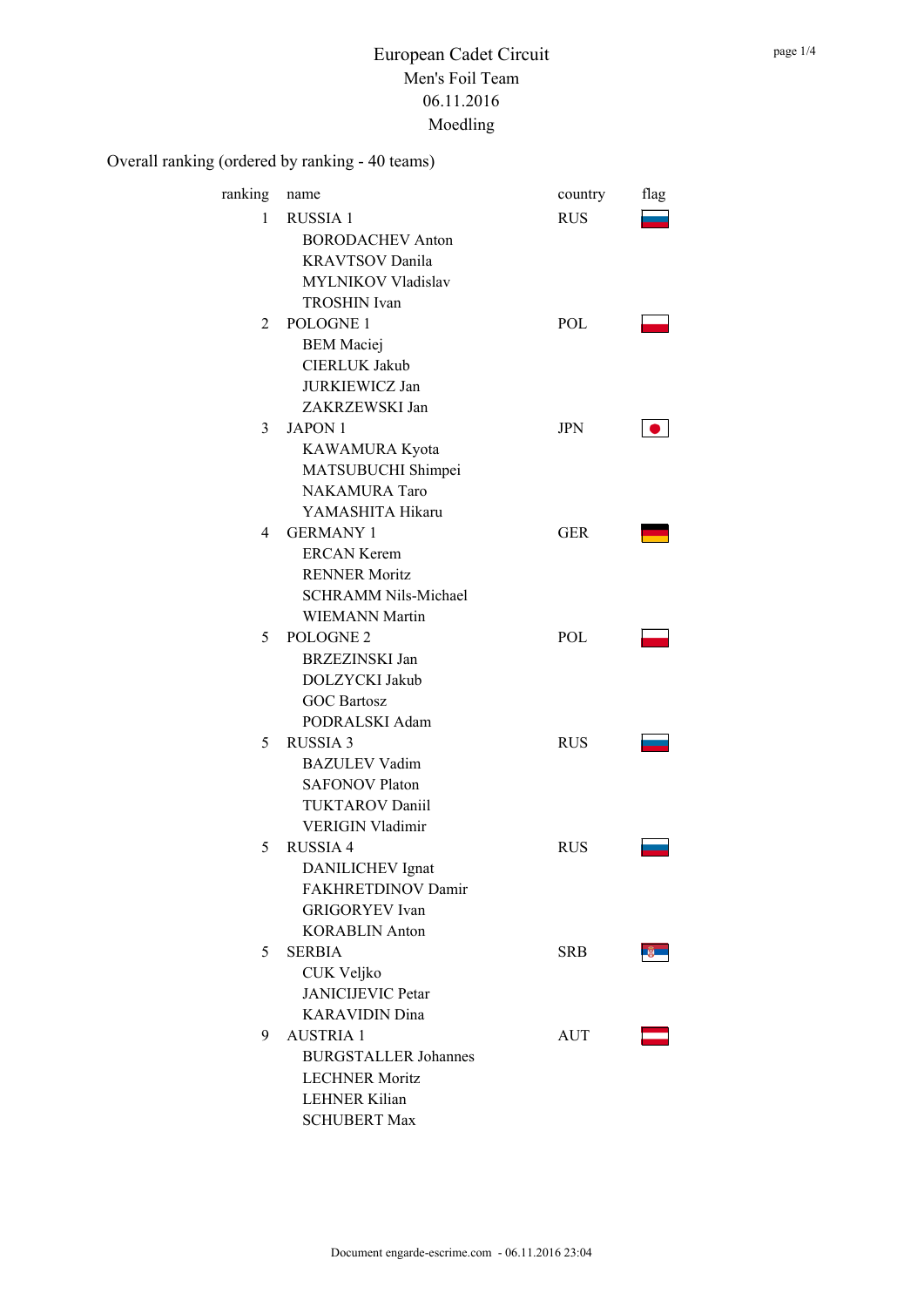| ranking | name                           | country    | flag      |
|---------|--------------------------------|------------|-----------|
| 9       | GBR <sub>2</sub>               | GBR        | <u>yk</u> |
|         | <b>ABRAHAMS Matthew</b>        |            |           |
|         | DEERING Maximilian             |            |           |
|         | <b>GAUTAM Brij</b>             |            |           |
|         | <b>PLASTOW Luca</b>            |            |           |
| 9       | <b>GERMANY 2</b>               | <b>GER</b> |           |
|         | <b>BOROWIAK Arwen</b>          |            |           |
|         | <b>HODAK Philllip</b>          |            |           |
|         | KOHLER Joey                    |            |           |
|         | <b>PRAUS Markus</b>            |            |           |
| 9       | JAPON <sub>2</sub>             | <b>JPN</b> |           |
|         | <b>BABA</b> Shunsuke           |            |           |
|         | HASEYAMA Taiki                 |            |           |
|         | <b>IKAMI</b> Shumpei           |            |           |
|         | NARITA Koya                    |            |           |
| 9       | <b>NETHERLANDS 1</b>           | <b>NED</b> |           |
|         | <b>DUALEH</b> Quincy           |            |           |
|         | STOCKMANN Paul                 |            |           |
|         | <b>WEBER Daan</b>              |            |           |
| 9       | POLOGNE <sub>3</sub>           | <b>POL</b> |           |
|         | IZYCKI Filip                   |            |           |
|         | <b>MARTYNIAK Patryk</b>        |            |           |
|         | <b>STACHERA Wiktor</b>         |            |           |
|         | SZCZYPINSKI Kacper             |            |           |
| 9       | <b>ROUMANIE</b>                | ROU        |           |
|         | <b>IONICA</b> Andrei           |            |           |
|         | PIRVA Alexandru                |            |           |
|         | <b>ROSU Silviu</b>             |            |           |
|         | SIRB Alexandru                 |            |           |
| 9       | <b>RUSSIA2</b>                 | RUS        |           |
|         | <b>FEDOROV Daniil</b>          |            |           |
|         | <b>KATKOV</b> Artem            |            |           |
|         | <b>KOVAL Anton</b>             |            |           |
|         | NOSKOV Ivan                    |            |           |
| 17      | <b>GERMANY 3</b>               | GER        |           |
|         | <b>FABINGER Nils</b>           |            |           |
|         | <b>FROHWEIN Moritz</b>         |            |           |
|         | KOTHIERINGER Michael           |            |           |
|         | <b>NEUDECK Julius</b>          |            |           |
| 18      | POLOGNE <sub>4</sub>           | POL.       |           |
|         | CHTIOUI Michal                 |            |           |
|         | HALADUDA Kacper                |            |           |
|         | MLICKI Szymon                  |            |           |
|         | SZCZUROWSKI Jakub              |            |           |
| 19      | <b>ITALIE</b>                  | <b>ITA</b> |           |
|         | <b>CECCATO Vittorio Alvise</b> |            |           |
|         | <b>LORENZON Tommaso</b>        |            |           |
|         | QUAGLIOTTO Filippo             |            |           |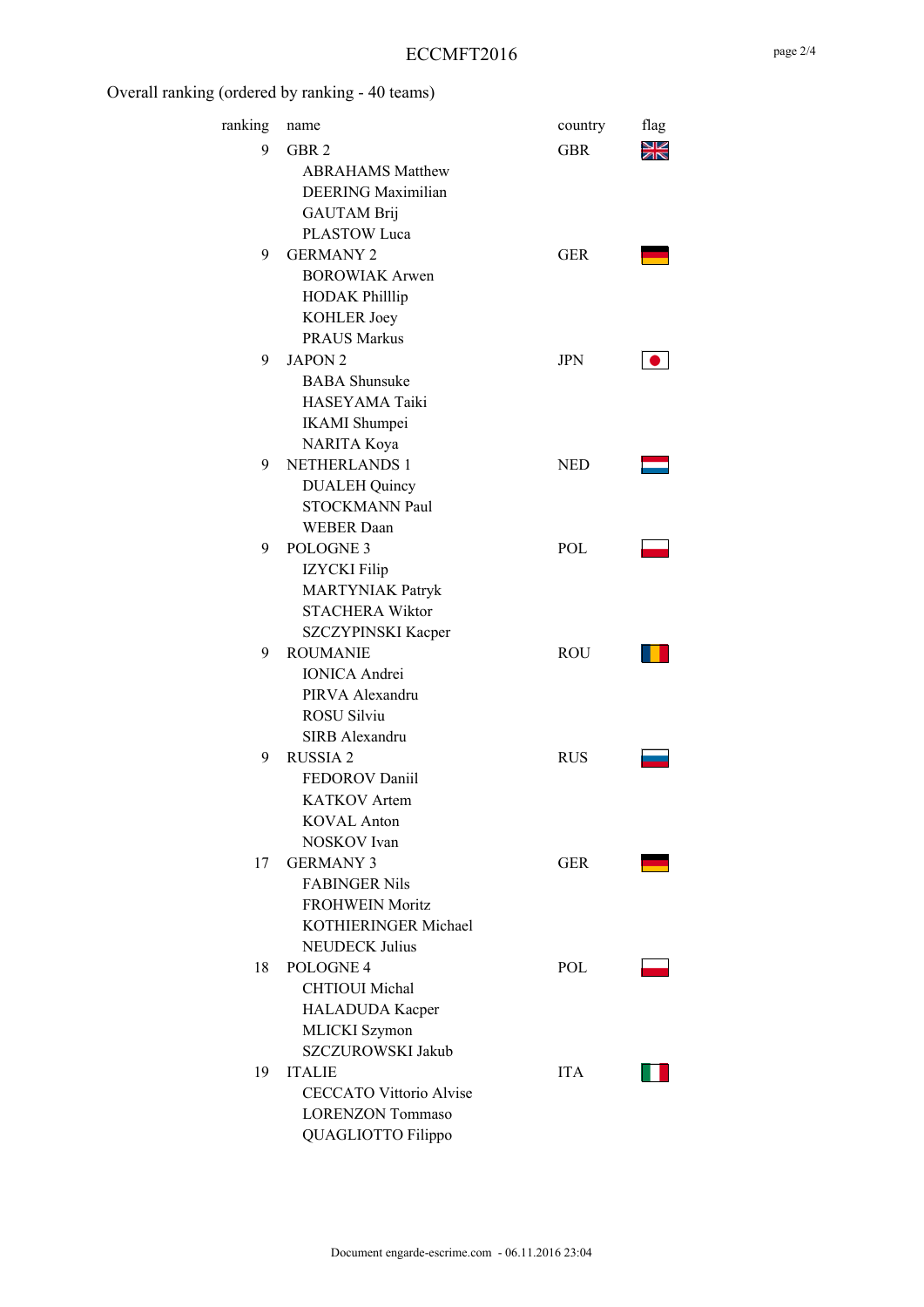### ECCMFT2016

| ranking | name                     | country    | flag |
|---------|--------------------------|------------|------|
| 20      | <b>LETTONIE</b>          | LAT        |      |
|         | ALEKSEJENKO Jegors       |            |      |
|         | KAIGORODOVS Bogdans      |            |      |
|         | PETUHOVS Vladislavs      |            |      |
| 21      | <b>HONGRIE</b>           | <b>HUN</b> |      |
|         | <b>BEKE</b> Vince        |            |      |
|         | <b>KOROM Erik</b>        |            |      |
|         | MIHALYI Andor            |            |      |
|         | NEDELJKOVIC Mateja       |            |      |
| 22      | <b>UKRAINE 1</b>         | UKR        |      |
|         | HOYDA Danyyil            |            |      |
|         | <b>IURIN</b> Igor        |            |      |
|         | SKALII Vladyslav         |            |      |
|         | <b>SKOPETS Maksym</b>    |            |      |
| 23      | <b>MIXED SWE</b>         | MIX        |      |
|         | <b>AHLSTEDT</b> Eimer    |            |      |
|         | <b>ARCHILEI Tommaso</b>  |            |      |
|         | <b>WESTESSON Malte</b>   |            |      |
| 24      | <b>CZECH REPUBLIC 1</b>  | <b>CZE</b> |      |
|         | <b>CHREN</b> Simon       |            |      |
|         | <b>KONIG Robert</b>      |            |      |
|         | <b>TESARIK Daniel</b>    |            |      |
|         | <b>TOTUSEK Marek</b>     |            |      |
| 25      | <b>NETHERLANDS 2</b>     | <b>NED</b> |      |
|         | <b>BOSMAN</b> Niels      |            |      |
|         | <b>JANS-KOHNEKE Teun</b> |            |      |
|         | <b>ZOONS Axel</b>        |            |      |
| 26      | GBR <sub>3</sub>         | GBR        |      |
|         | ATTIAS Ben               |            |      |
|         | FOREY-MILLER Jacob       |            |      |
|         | <b>RUTHERFORD James</b>  |            |      |
|         | <b>WILSON</b> Samuel     |            |      |
| 27      | UKRAINE <sub>2</sub>     | UKR        |      |
|         | <b>BOLDAREV</b> Bogdan   |            |      |
|         | <b>BULAVA</b> Semen      |            |      |
|         | LAZARENKO Ievgen         |            |      |
|         | ROMASHCHENKO Bohdan      |            |      |
| 28      | GBR 1                    | GBR        |      |
|         | <b>HOWLETT Edmund</b>    |            |      |
|         | <b>JOLLEY</b> Isaac      |            |      |
|         | STEZAKER Benjamin        |            |      |
| 29      | <b>AUSTRIA 2</b>         | <b>AUT</b> |      |
|         | <b>BRESSLAUER Tobias</b> |            |      |
|         | <b>HRUBESCH</b> Simon    |            |      |
|         | <b>SCHAUER Moritz</b>    |            |      |
|         | <b>WAGNER Phillip</b>    |            |      |
| 30      | <b>MOLDOVA</b>           | MDA.       |      |
|         | <b>GAVRELIUC Pavel</b>   |            |      |
|         | KESSERWANI Jean Dimitri  |            |      |
|         | <b>ROTARU Nicolae</b>    |            |      |
|         | TANASE Mihai             |            |      |
|         |                          |            |      |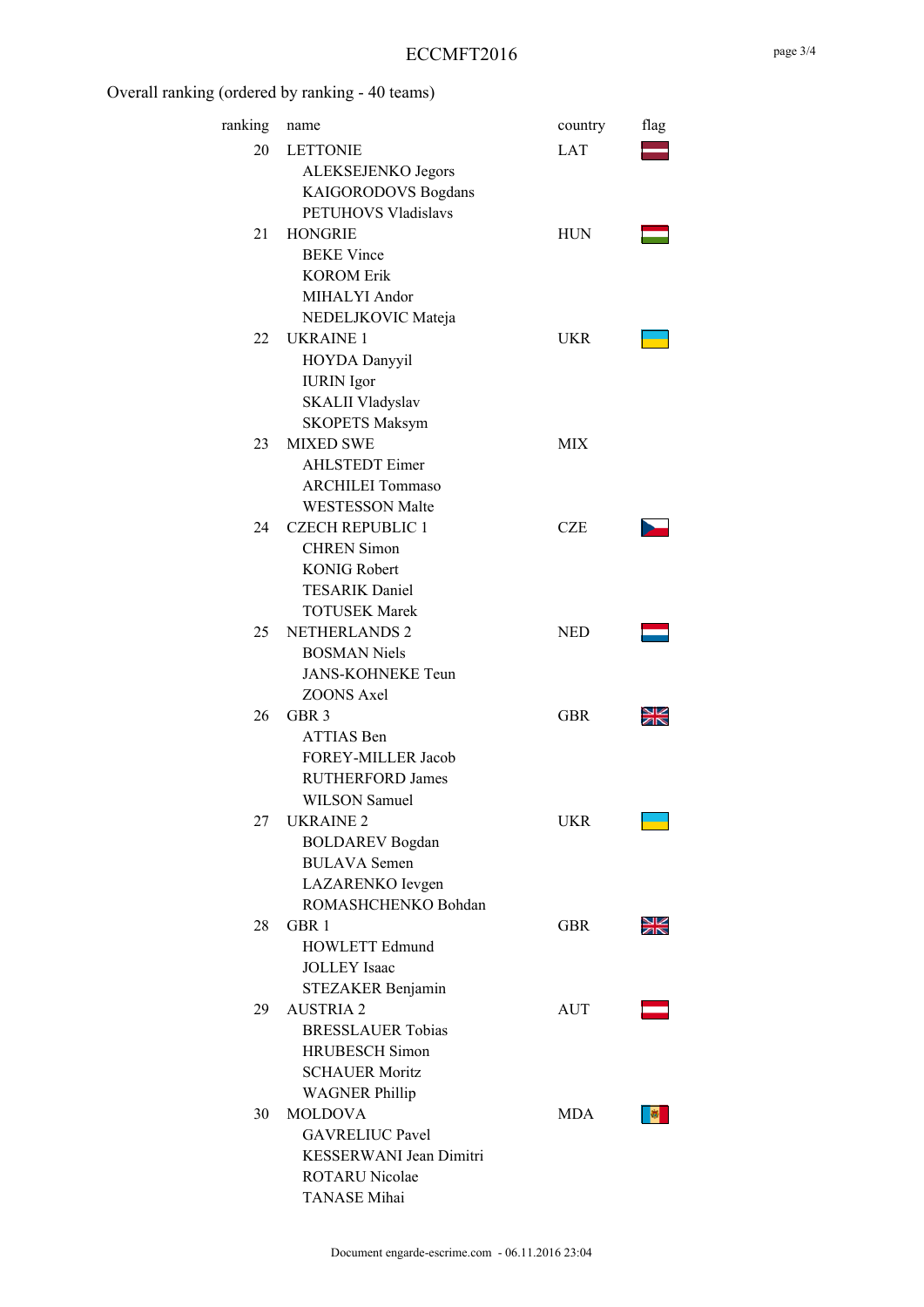### ECCMFT2016

| ranking | name                       | country    | flag |
|---------|----------------------------|------------|------|
| 31      | <b>GERMANY 4</b>           | GER        |      |
|         | <b>DEGLER Maurice</b>      |            |      |
|         | <b>HAMANN</b> Gabriel      |            |      |
|         | <b>MEIER Richard</b>       |            |      |
|         | <b>SEMPER Leonard</b>      |            |      |
| 32      | <b>GERMANY 5</b>           | GER        |      |
|         | <b>KAPPES Daniel</b>       |            |      |
|         | <b>LIEBSCHER David</b>     |            |      |
|         | <b>SAUERMANN Tim</b>       |            |      |
|         | <b>SCHAETZKE Christoph</b> |            |      |
| 33      | POLOGNE 5                  | <b>POL</b> |      |
|         | <b>BOLAKOWSKI Mateusz</b>  |            |      |
|         | <b>CZAJA</b> Franciszek    |            |      |
|         | <b>SEYFRIED Kacper</b>     |            |      |
| 34      | <b>BELARUS</b>             | <b>BLR</b> |      |
|         | <b>BIALIAYEV Raman</b>     |            |      |
|         | MAROZ Ivan                 |            |      |
|         | RYBALKA Andrei             |            |      |
|         | SABIRAU Uladzislau         |            |      |
| 35      | <b>BULGARIA</b>            | BUL        |      |
|         | NIKOLOV Kaloyan            |            |      |
|         | NIKOLOV Vichko             |            |      |
|         | POPOV Emanuil              |            |      |
| 36      | ISRAËL                     | <b>ISR</b> | ☆    |
|         | ELKAYAM Ohad               |            |      |
|         | <b>GOREN Raz</b>           |            |      |
|         | MEDAN Jonathan             |            |      |
| 37      | <b>SLOVAKIA</b>            | SVK        |      |
|         | <b>DOBOS</b> David         |            |      |
|         | KUCHTA Leopold Marc        |            |      |
|         | <b>SARMANY Zoltan</b>      |            |      |
| 38      | <b>NETHERLANDS 3</b>       | NED        |      |
|         | <b>BENLI Baris</b>         |            |      |
|         | <b>JOEMRATI Ashwan</b>     |            |      |
|         | <b>PROMMEL Wouter</b>      |            |      |
| 39      | <b>CZECH REPUBLIC 2</b>    | <b>CZE</b> |      |
|         | <b>GERZICAK</b> Daniel     |            |      |
|         | <b>POLAK Marek</b>         |            |      |
|         | <b>SLEZAK Martin</b>       |            |      |
| 40      | <b>UKRAINE 3</b>           | UKR        |      |
|         | <b>MRUZ Marko</b>          |            |      |
|         | <b>MYKHAILOV</b> Artur     |            |      |
|         | <b>OLENYUK Maksym</b>      |            |      |